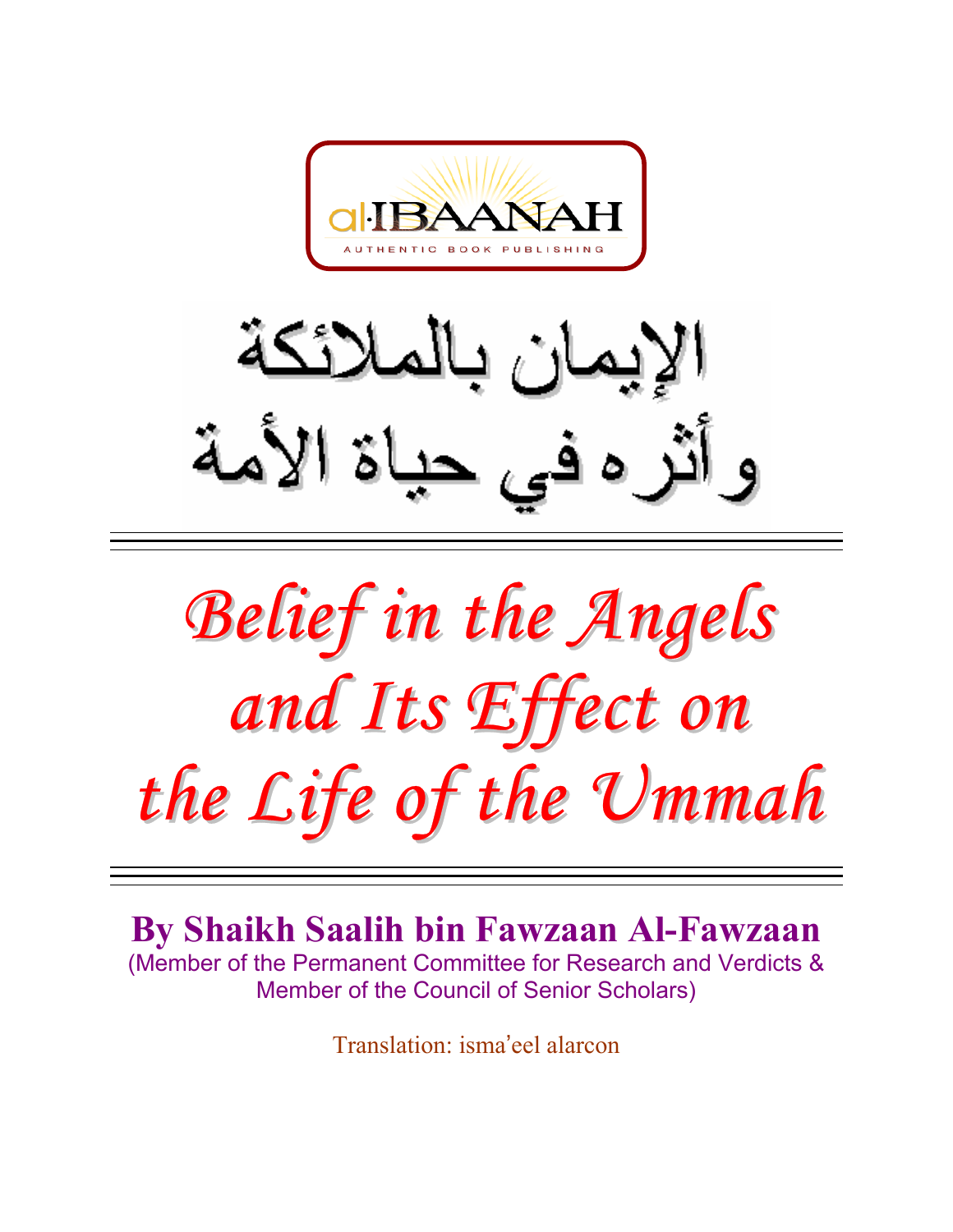al-ibaanah e-books

## **© Copyright Al-Ibaanah Book Publishing, USA Published On-Line for Free Distribution**

### **First Edition: July 2005**

**Note:** This document is an on-line book publication of www.al-ibaanah.com. This book was formatted and designed specifically for being placed free on the Internet. Al-Ibaanah Book Publishing allows for this document, in its present form and with no alterations, to be distributed, printed, photocopied, reproduced and/or disbursed by electronic means *for the purpose of spreading its content and not for the purpose of gaining a profit,* unless a specific request is sent to the publishers and permission is granted. Anyone wishing to quote from this document must give credit to the publisher.

**About the Book:** This is a complete translation of a short treatise called **"***Al-Eemaan bil-Malaa'ikah wa Atharuhu fee Hayaat-il-Ummah***"** [Belief in the Angels and its Effect in the Life of the Ummah] written by Shaikh Saalih bin Fawzaan Al-Fawzaan, a member of the Council of Senior Scholars in Saudi Arabia. The source used for this translation was the Arabic version found on the Shaikh's web site: www.alfuzan.net.

Although this treatise is short in size, it provides many proofs and evidences for the descriptions, duties and general characteristics of the angels, and gives many splendid points of benefit concerning the angels and our place with respect to them.

As the author mentions in this treatise, our purpose for learning about the angels is not just for the sake of knowing about them for our general understanding, but rather, it is so that we can become conscious of their constant presence around us and their effect in our daily lives. Also, if we become conscious of the fact that there are two angels with us at all times recording our statements and actions, we would become cautious of what we say and do lest our guardian angels record something about us for which we will be held accountable before Allaah. In addition to this, we must also bear in mind that Belief in the Angels is one of the six pillars of Eemaan, which every Muslim is obligated to have knowledge of.

#### **A Publication of Al-Ibaanah E-Books**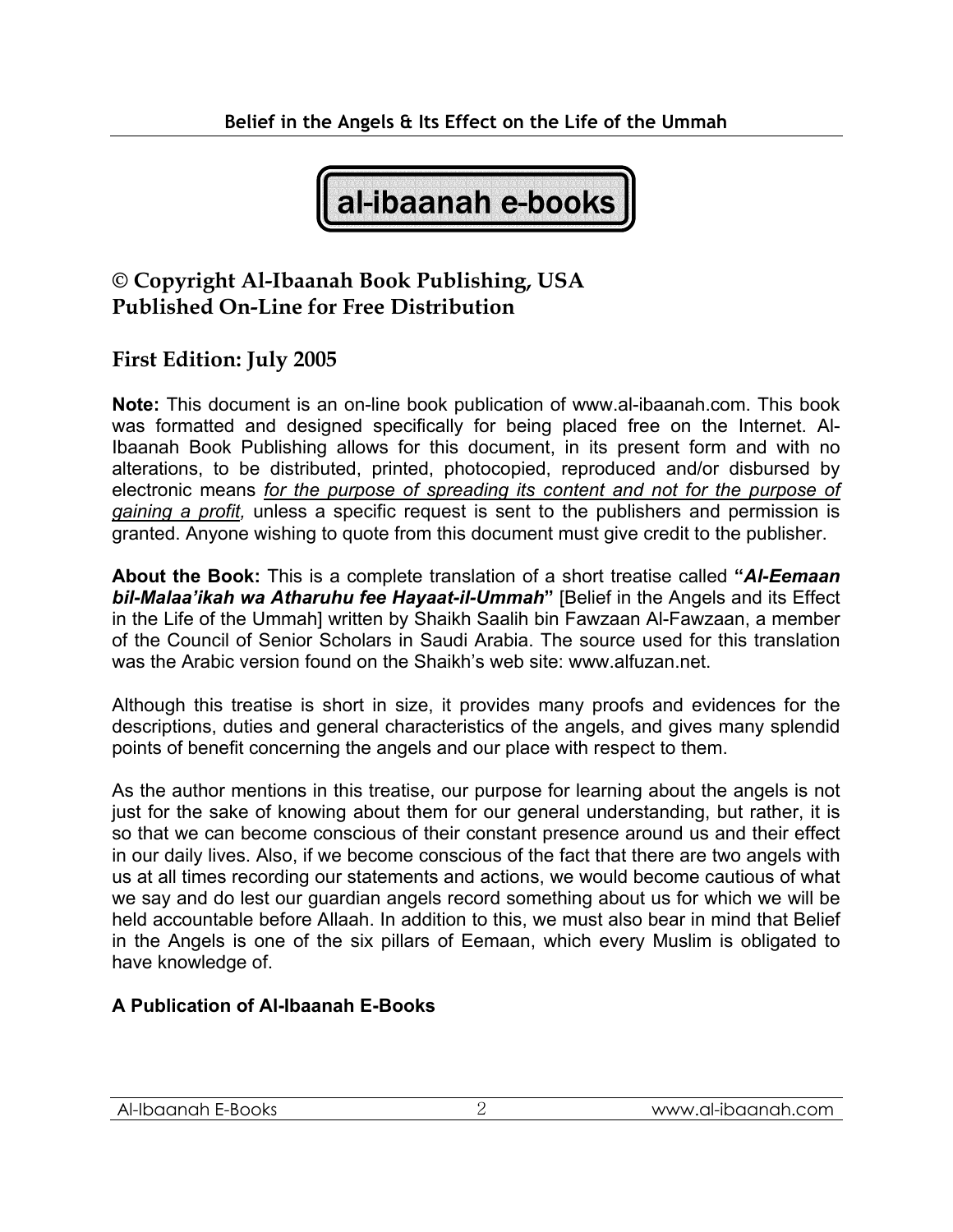# [The Treatise]

#### **Introduction:**

All praise is for Allaah, Lord of all that exists, and may the peace and blessings be upon our prophet, Muhammad, as well as upon his family and all of his Companions. To proceed:

Indeed, Eemaan (Faith) is a great matter, since it is the foundation upon which success in this life and the next rests on. So it is one of the most important levels of the Religion, for when the angel, Jibreel, came to the Prophet  $\frac{1}{26}$  in the presence of his Companions, he asked him about Islaam, Eemaan, and Ihsaan, saying: "O Muhammad! Inform me about Islaam." The Prophet  $*$  replied: "Islaam is to testify that there is no deity that **has the right to be worshipped except Allaah and that Muhammad is the Messenger of Allaah; to establish the prayer; to give the Zakaat; to fast in Ramadaan; and to perform the Hajj to the House (Ka'bah) if you are able to."** 

So he explained Islaam as being the implementation of these five pillars: (!) The two testimonies of Faith; (2) Establishing the Prayer; (3) Giving the Zakaat; (4) Fasting in Ramadaan; (5) Pilgrimage to the Ka'bah. So the angel Jibreel told him: "You have spoken the truth. Now inform me about Eemaan." The Prophet  $\frac{4}{36}$  said: "It is to believe **in Allaah, His Angels, His Books, His Messengers, the Last Day, and to believe in**  Al-Qadar – the good of it and the bad of it." So he  $\frac{1}{26}$  explained that Eemaan was to believe in these six things: Belief in Allaah, His Angels, His Books, His Messengers, the Last Day and Al-Qadar – the good of it and the bad of it.

Iibreel continued: "Inform me about Ihsaan." So the Prophet  $\ddot{\ast}$  responded: "Ihsaan is **to worship Allaah as if you see Him. But if you don't see Him, then verily, He sees you.**" So he  $\&$  clarified that Ihsaan consists of one pillar, which is to worship Allaah as if you see Him. But even though you don't see Him, verily, He sees you.

These are the three levels of the Religion: Islaam, then Eemaan, then Ihsaan. Each one of these levels has its own set of pillars.

A pillar is the part upon which something stands on, so (for example) the pillar of a house refers to the part upon which that house is established. So Eemaan (Faith) rests upon six of these pillars. If one of these pillars is missing, a person is no longer a believer, possessing Faith, since he lacks one of the pillars of Eemaan.

Therefore, Eemaan cannot be established except upon its pillars, just like a building cannot be established except upon its pillars. These six pillars (of Eemaan) are mentioned in the noble Qur'aan. Sometimes they are mentioned altogether and other times they are mentioned separately, as Allaah says:

|--|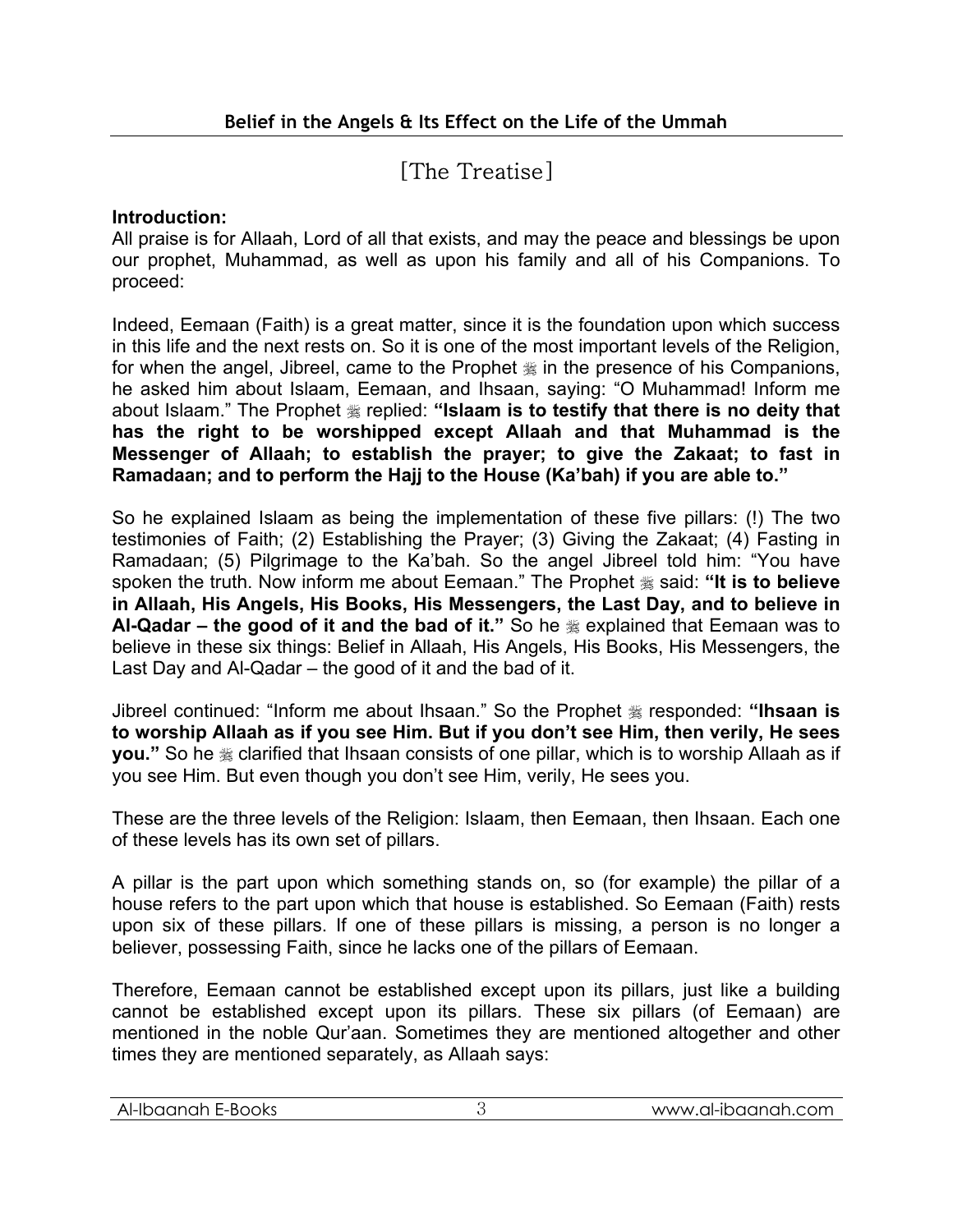لَّيْسَ الْبِرَّ أَن تُوَلُّواْ وُجُوهَكُمْ قِبَلَ الْمَشْرِقِ وَالْمَغْرِبِ وَلَـكِنَّ الْبِرَّ مَنْ آمَنَ بِاللّهِ وَالْيَوْمِ الآخِرِ وَالْمَلآئِكَةِ وَالْكِتَابِ وَالنَّبِيِّينَ

**"But rather piety (***birr***) is he who believes in Allaah, the Last Day, the Angels, the Book and the Prophets."** [Surah Al-Baqarah: 177] Allaah mentions five of the pillars of Eemaan in this ayah.

And He says:

آمَنَ الرَّسُولُ بِمَا أُنزِلَ إِلَيْهِ مِن رَّبِّهِ وَالْمُؤْمِنُونَ آُلٌّ آمَنَ بِاللّهِ وَمَلآئِكَتِهِ وَآُتُبِهِ وَرُسُلِهِ لاَ نُفَرِّقُ بَيْنَ أَحَدٍ مِّن رُّسُلِهِ

**"The Messenger (Muhammad) believes in what was revealed to him from his Lord and (so do) the believers – all of them believe in Allaah, His Angels, His Books, and His Messengers. We do not differentiate between any of His Messengers."** [Surah Al-Baqarah: 285]

He mentions four of these pillars here. And sometimes, He just mentions two of these pillars: Belief in Allaah and the Last Day, as He says:

إِنَّ الَّذِينَ آمَنُواْ وَالَّذِينَ هَادُواْ وَالنَّصَارَى وَالصَّابِئِينَ مَنْ آمَنَ بِاللَّهِ وَالْيَوْمِ الآخِرِ

**"Verily, those who believe and those who are Jews and Christians and Sabians – whoever believes in Allaah and the Last Day."** [Surah Al-Baqarah: 62] He mentions two pillars in this ayah: Belief in Allaah and the last Day.

As for belief in Al-Qadar (Divine Pre-Decree), then that is mentioned in His statement:

إِنَّا آُلَّ شَيْءٍ خَلَقْنَاهُ بِقَدَرٍ

**"Verily, We created everything with Qadar (Divine Pre-Decree)."** [Surah Al-Qamar: 49]

And in His saying:

وَخَلَقَ آُلَّ شَيْءٍ فَقَدَّرَهُ تَقْدِيرًا

**"He created everything, and assigned its Decree to it."** [Surah Al-Furqaan: 2]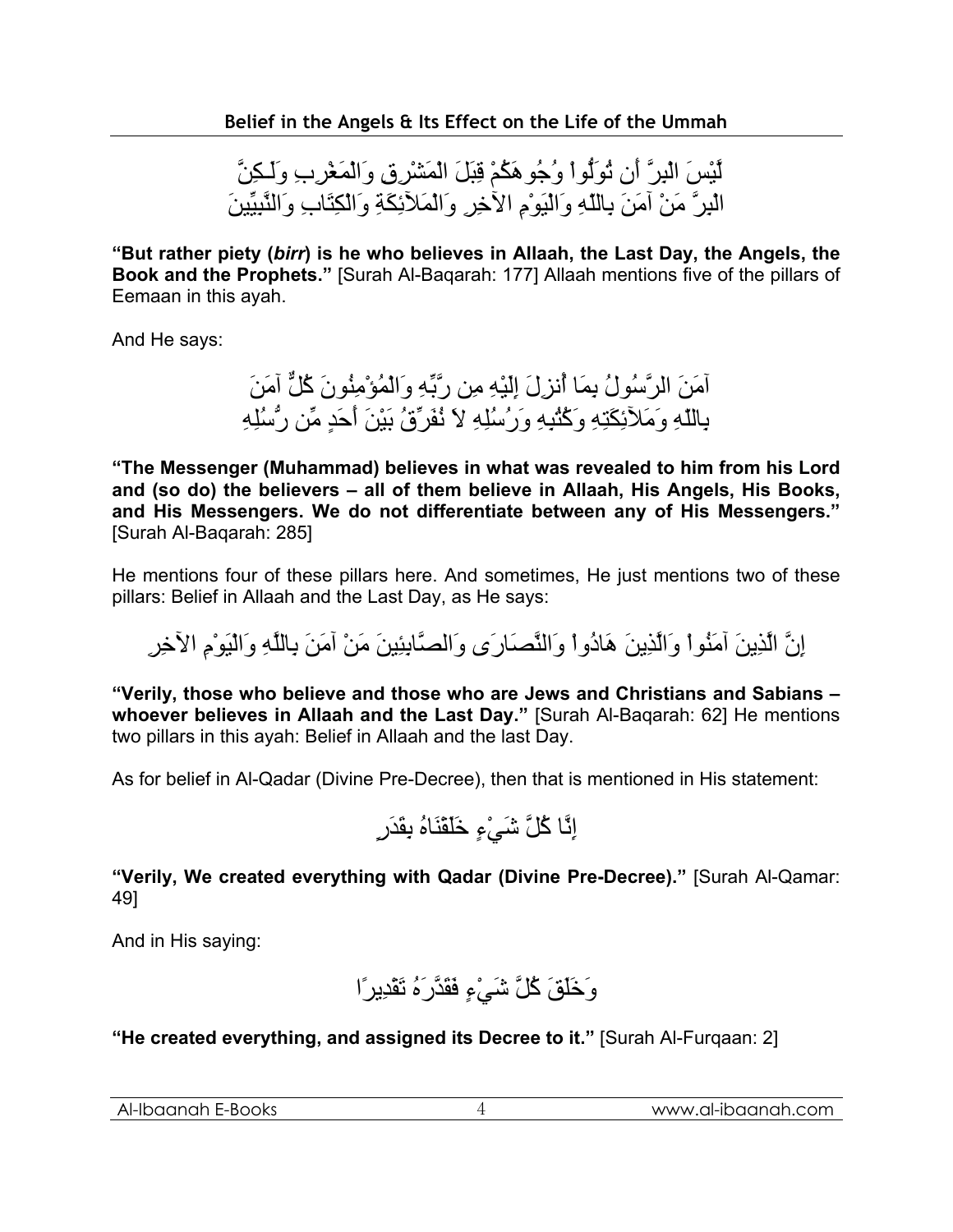#### **The Meaning of Belief in the Angels:**

The subject, which we are focusing on now, is the Belief in the Angels, which is one of the pillars of Eemaan. What Belief in the Angels entails is: Believing in their existence and believing in the duties that they carry out in the universe.

So the angels are one of Allaah's creations, which He created for the purpose of worshipping Him and carrying out His orders in the universe. Allaah sends His angels in order to execute His Commands. So they are a creation from the world of the Unseen. We don't see them, yet we believe in them with a firm resolution that doubt cannot penetrate. This is since Allaah has informed us about them, and likewise, His Messenger  $\frac{1}{20}$  has informed us about them in such a definitive manner that causes us to believe in them.

#### **What were the Angels created From?**

The Angels were created from light, as is reported in a hadeeth that Allaah created the angels from light and He created the devils from fire and He created the humans from dirt. So the angels were created from light.

#### **The Attributes of the Angels:**

The angels are one of Allaah's creations from the world of the Unseen. No one knows how many in number they are, their manner of being or their natures except for Allaah.

#### **From their Attributes:**

**First:** They are the greatest of Allaah's armies. Allaah says:

وَلِلَّهِ جُنُودُ السَّمَاوَاتِ وَالْأَرْضِ وَآَانَ اللَّهُ عَلِيمًا حَكِيمًا

**"And to Allaah belongs the armies of the heavens and the earth."** [Surah Al-Fat'h: 4] And whilst talking about the guardians of the Hellfire, He mentioned:

عَلَيْهَا تِسْعَةَ عَشَرَ

**"Over it are nineteen (angels)."** [Surah Al-Mudaththir: 30]

And He says: **"And We have set none but angels as guardians of the Hellfire, and We have not made their number (i.e. 19) except as a trial for those who disbelieve."** [Surah Al-Mudaththir: 31]

So this means that there are nineteen angels guarding the Hellfire – they maintain it, guard it, kindle it and are entrusted with its affairs.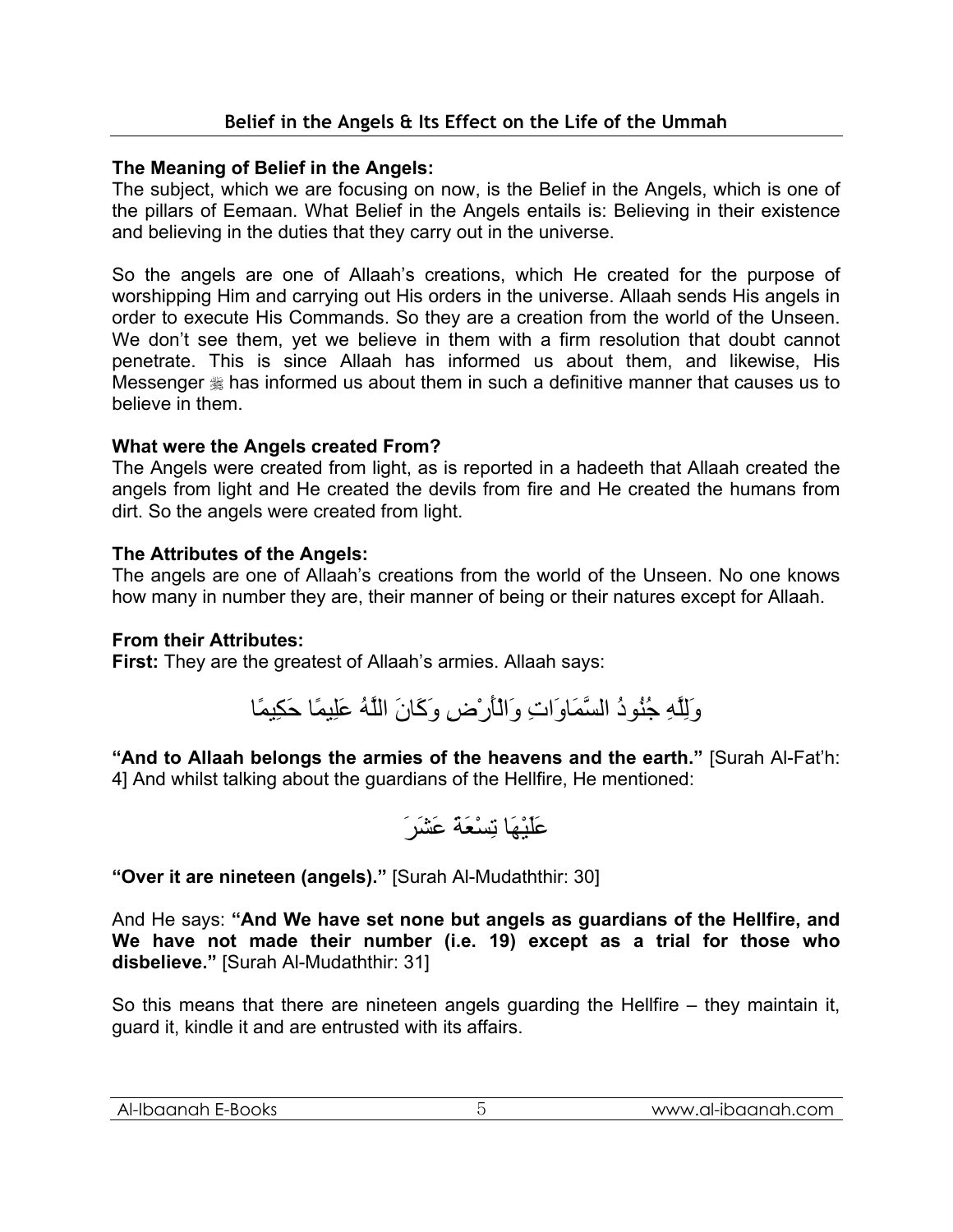When one of the disbelievers heard of the number of angels that are guarding the Hellfire, he said, as if to mock their amount: "I will suffice you over them" – meaning if he enters the Hellfire, he will confront them, overpower them and get out of the Hellfire. He said this in order to mock and ridicule, so Allaah refuted them by saying:

وَمَا جَعَلْنَاأَصْحَابَ النَّارِ إِلَّا مَلَائِكَةً

**"And We have set none but angels as guardians of the Hellfire."** [Surah Al-Mudaththir: 31] This means they will not be from among the humans.

So if this person claims that he is strong and that he is able to fight against a number of humans, he will not be able to fight against even one of the angels. Allaah says: **"And We have set none but angels as guardians of the Hellfire."** [Surah Al-Mudaththir: 31] This means: "We did not make them humans or jinn."

وَمَا جَعَلْنَاأَصْحَابَ النَّارِ إِلَّا مَلَائِكَةً وَمَا جَعَلْنَا عِدَّتَهُمْ إِلَّافِتْنَةً لِّلَّذِينَ آَفَرُوا لِيَسْتَيْقِنَ الَّذِينَ أُوتُوا الْكِتَابَوَيَزْدَادَ الَّذِينَ آمَنُوا إِيمَانًا وَلَا يَرْتَابَ الَّذِينَ أُوتُواالْكِتَابَ وَالْمُؤْمِنُونَ وَلِيَقُولَ الَّذِينَ فِي قُلُوبِهِم مَّرَضٌوَالْكَافِرُونَ مَاذَا أَرَادَ اللَّهُ بِهَذَا مَثَلًا

**"And We have not made their number (i.e. 19) except as a trial for those who disbelieve, in order that the people of the Scripture may arrive at a certainty and the believers may increase in Faith, and so that no doubts may be left for the people of the Scripture and the believers, and so that those in whose hearts is a disease (of hypocrisy) and the disbelievers may say: 'What did Allaah intend by this example?'"** [Surah Al-Mudaththir: 31]

So they lie and seek to belittle this number. How can this great Hellfire, which contains all of these creatures, only be maintained by nineteen? Allaah says:

وَمَا جَعَلْنَا عِدَّتَهُمْ إِلَّافِتْنَةً لِّلَّذِينَ آَفَرُوا

**"And We have not made their number (i.e. 19) except as a trial for those who disbelieve."** [Surah Al-Mudaththir: 31]

So no one knows the greatness of the angels and no one knows what Allaah has with Him from armies in the heavens and the earth except for Allaah. Neither these disbelievers nor anyone else knows.

**Second:** The angels have great physical composure, as Allaah mentioned this about them in His saying:

| iaanah<br>E-BOOKS<br>⋯<br>Aŀ-<br>∽<br>___ | .al-ibaanah.com<br>\8/\8/\&/ |
|-------------------------------------------|------------------------------|
|                                           |                              |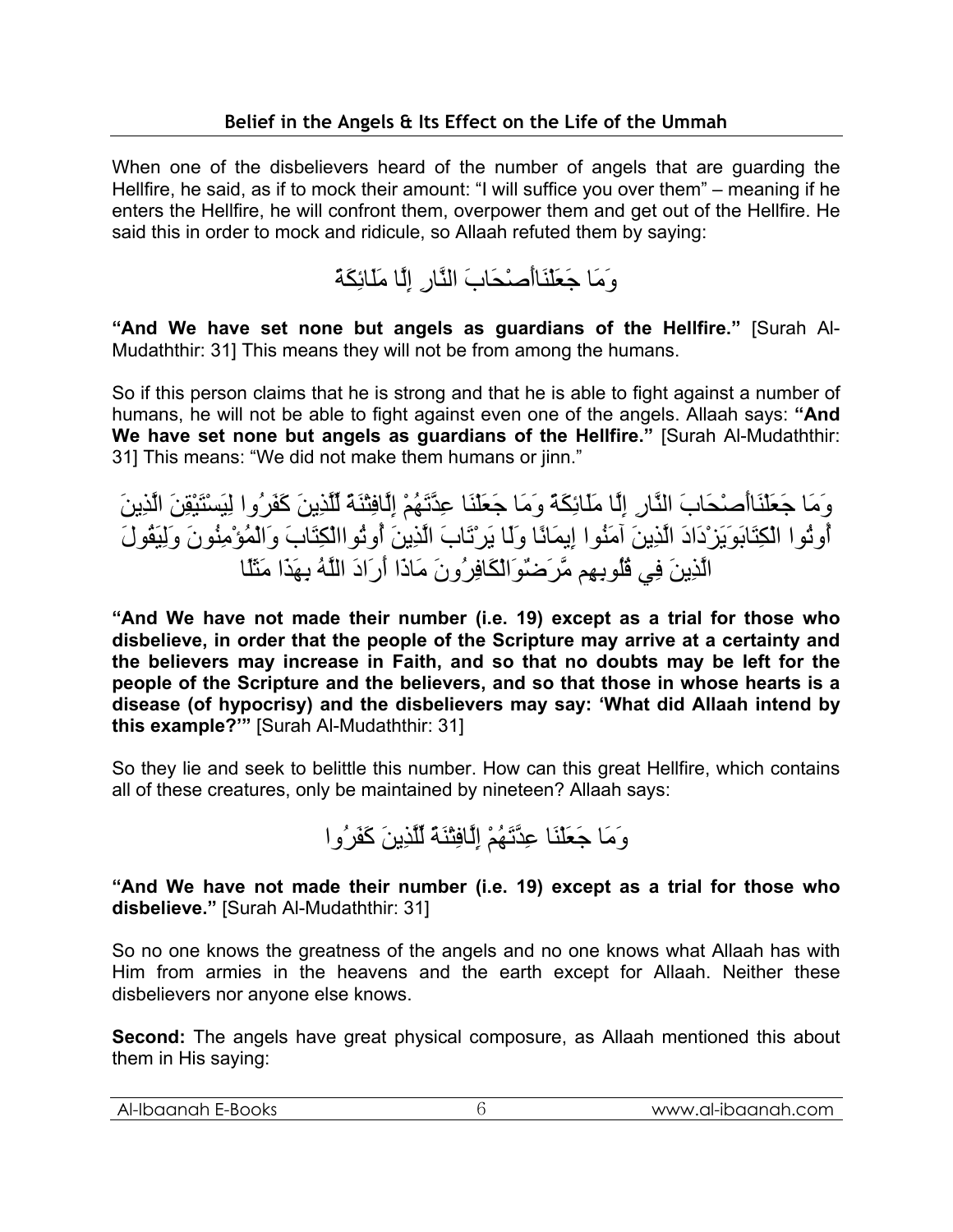الْحَمْدُ لِلَّهِ فَاطِرِ السَّمَاوَاتِ وَالْأَرْضِ جَاعِلِ الْمَلَائِكَةِ رُسُلًا أُولِي أَجْنِحَةٍ مَّثْنَى وَثُلَاثَ وَرُبَاعَ يَزِيدُ فِي الْخَلْقِ مَا يَشَاء

**"All praise is for Allaah, the Originator of the heavens and the earth – who made the angels messengers with wings – two or three or four."** [Surah Faatir: 1]

This means that there are some angels that have two wings, some that have three and some that have four. And there are some angels that have more wings than that, for the Prophet  $\frac{1}{26}$  saw the angel Jibreel and he had 600 wings – each wing blocking the horizon. This is just one of the many angels that exist. Allaah described him as being mighty in power, as He says:

عَلَّمَهُ شَدِيدُ الْقُوَى

**"He (Muhammad) has been taught (this Qur'aan) by one mighty in power."** [Surah An-Najm: 5] He is referring to Jibreel.

ذُو مِرَّةٍ فَاسْتَوَى

**"Free from any defect, then he rose (and became stable)."** [Surah An-Najm: 6] This means that he possesses strength and a beautiful appearance.

**Third:** The angels possess great power, by Allaah's permission. What indicates their great strength is that if Allaah commands just one of them, then indeed he is able to let out an awful cry in the world, thus destroying the creation, as occurred with the people of Thamood, who were seized by a loud scream. Jibreel unleashed one powerful scream upon them:

إِنَّا أَرْسَلْنَا عَلَيْهِمْ صَيْحَةً وَاحِدَةً فَكَانُوا آَهَشِيمِ الْمُحْتَظِرِ

**"Verily, We sent against them a single** *sayhah* **(awful cry), and they became like the dry straw of fences."** [Surah Al-Qamar: 31]

So their hearts ceased to function within their bodies and as a result they died and became like dry straw. It was from the custom of the Arabs that when they would settle in a place, they would gather sticks of wood and make fences to surround their sheep and cattle. These fences would eventually dry up and become pieces of straw. So in spite of Thamood's power and might, they became like dried-up straws as a result of one loud cry from one of the angels.

| Al-Ibaanah E-Books | www.al-ibaanah.com |
|--------------------|--------------------|
|                    |                    |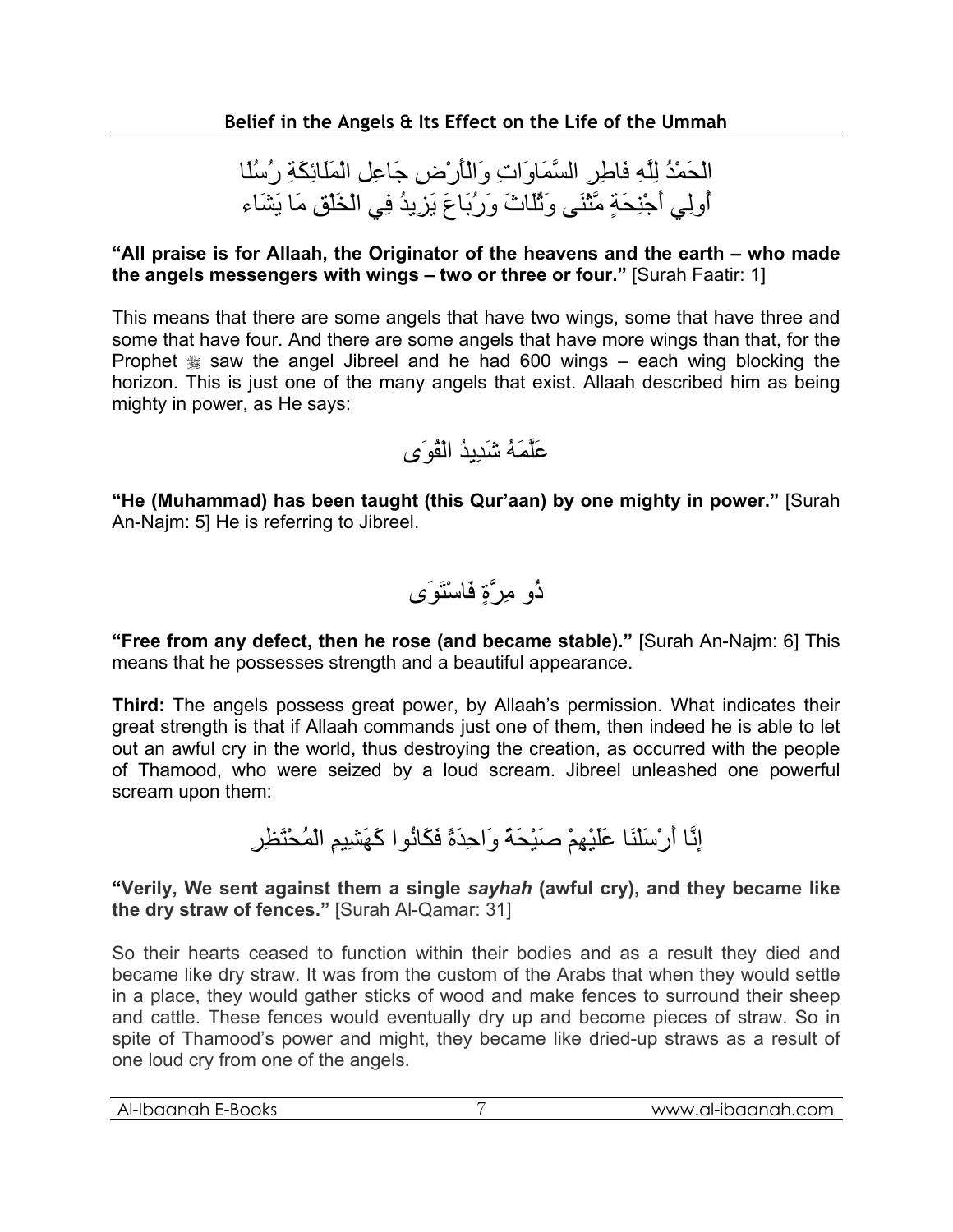Allaah also commanded Jibreel to raise up the towns of the people of Loot – and they were seven cities in which could be found humans, buildings, goods and animals. He carried them on one side of his wing and raised these cities until the (other) angels heard the barking of dogs and the crowing of roosters. Then he overturned them and Allaah caused the earth to swallow them up.

This is an example of the mighty power of the angels.

There is also the angel Israafeel, the angel that is entrusted with blowing the Trumpet. What is meant by the Trumpet is a horn that will gather the souls of the son of Aadam (i.e. humans), from the first of them to the last of them. Then Israafeel will blow one time on the Trumpet, and the souls will fly about due to this blow of the horn, going back to their bodies. This is known as the Blow of Resurrection (*Nafkhat-ul-Ba'ath*). Prior to this, he will strike the Blow of Destruction (*Nafkhat-us-Sa'aq*), so everyone that is in the heavens and in the earth will die except for he whom Allaah wills. Allaah says:

وَنُفِخَ فِي الصُّورِ فَصَعِقَ مَن فِي السَّمَاوَاتِ وَمَن فِي الْأَرْضِ إِلَّا مَن شَاء اللَّهُ

**"And the trumpet will be blown and all who are in the heavens and in the earth will swoon away except for he whom Allaah wills."** [Surah Az-Zumar: 68]

Swooning away means to die. Then he will blow on the Trumpet again, which is known as the Blow of Resurrection,

# فَإِذَا هُم قِيَامٌ يَنظُرُونَ

**"and behold, they will be standing, looking."** [Surah Az-Zumar: 68]

This is just one of Allaah's angels, and this is just one of his duties, which Allaah has ordered him to carry out. So therefore, the angels are one of Allaah's great creations. He created them so that they may worship Him and carry out His commands. Allaah says:

بَلْ عِبَادٌ مُّكْرَمُونَ . لَا يَسْبِقُونَهُ بِالْقَوْلِ وَهُم بِأَمْرِهِ يَعْمَلُونَ . يَعْلَمُ مَا بَيْنَ أَيْدِيهِمْ وَمَا خَلْفَهُمْ وَلَا يَشْفَعُونَ إِلَّا لِمَنِ ارْتَضَى وَهُم مِّنْ خَشْيَتِهِ مُشْفِقُونَ

**"Rather, they are honorable slaves. They speak not until He has spoken, and they act on His Command. He knows what is before them and what is after them. And they cannot intercede except for him with whom He is pleased with. And they stand in awe out of fear of Him."** [Surah Al-Anbiyaa: 26-28]

| Al-Ibaanah E-Books | www.al-ibaanah.com |
|--------------------|--------------------|
|                    |                    |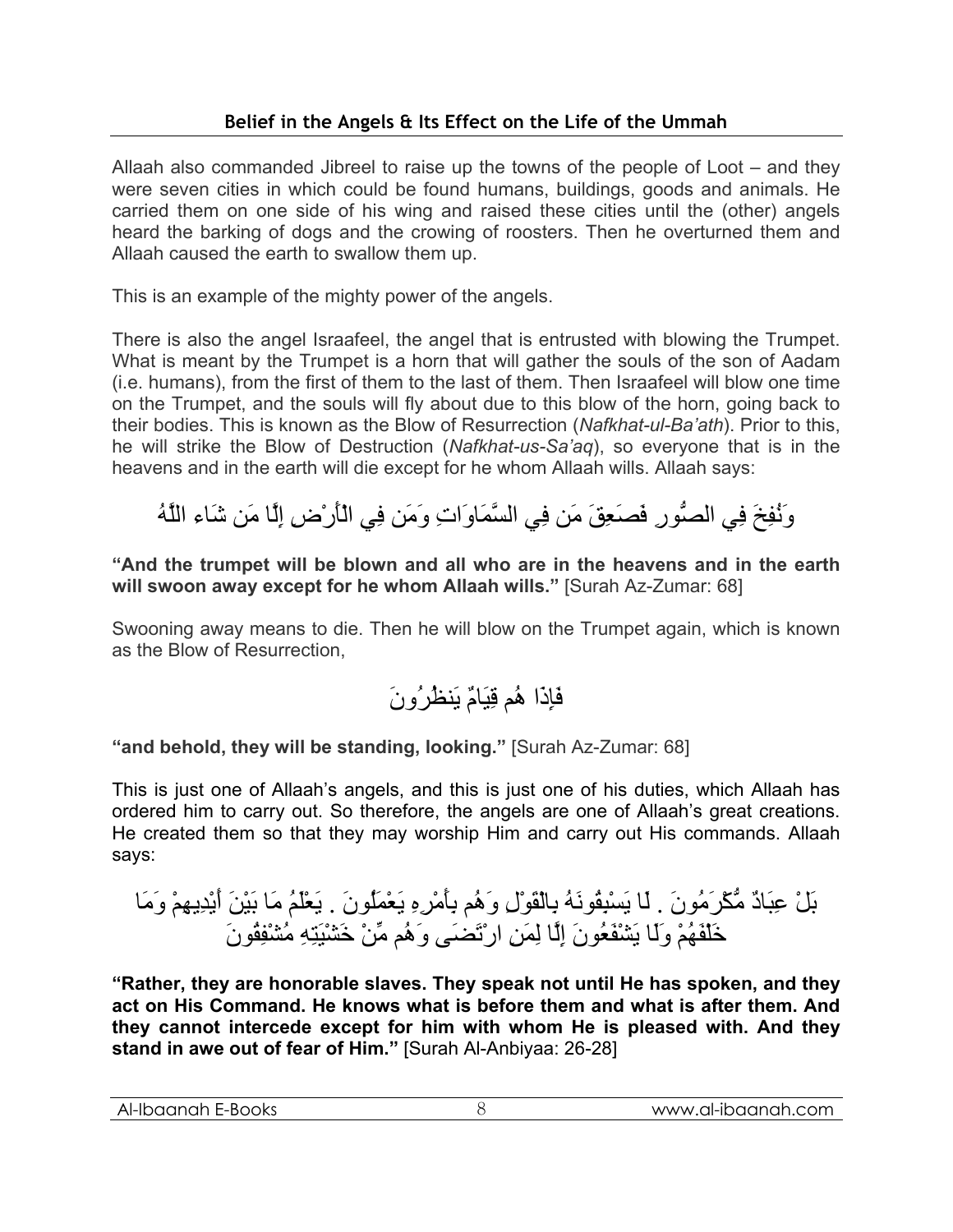This is a description of the angels.

The angels have duties. Each of them has a duty that he is entrusted with, and he does not delay in carrying it out. Rather, he executes it acting on Allaah's order and He doesn't disobey Him. Allaah says:

عَلَيْهَا مَلَائِكَةٌ غِلَاظٌ شِدَادٌ لَا يَعْصُونَ اللَّهَ مَا أَمَرَهُمْوَيَفْعَلُونَ مَا يُؤْمَرُونَ

**"(Hell) Over which are angels stern and severe who do not disobey the Commands they receive from Allaah, but do that which they are commanded."** [Surah At-Tahreem: 6]

#### **Some of their Duties:**

**First:** Those who take charge of the Hellfire. They are known as the Guardians of Hell, meaning, those entrusted with the Hellfire and with tormenting its inhabitants.

**Second:** Among them are angels that are entrusted with carrying the Throne of Allaah, as He says:

> الَّذِينَ يَحْمِلُونَ الْعَرْشَ وَمَنْ حَوْلَهُ يُسَبِّحُونَ بِحَمْدِ رَبِّهِمْ وَيُؤْمِنُونَ بِهِ وَيَسْتَغْفِرُونَ لِلَّذِينَ آمَنُوارَبَّنَا وَسِعْتَ آُلَّ شَيْءٍ رَّحْمَةً وَعِلْمًا فَاغْفِرْ لِلَّذِينَ تَابُوا

**"Those who carry the Throne (of Allaah) and those around it glorify the praises of their Lord and believe in Him. And they ask forgiveness for those who believe, (saying): 'Our Lord! You encompass all things in mercy and knowledge, so forgive those who repent.'"** [Surah Ghaafir: 7]

And Allaah says:

وَيَحْمِلُ عَرْشَ رَبِّكَفَوْقَهُمْ يَوْمَئِذٍ ثَمَانِيَةٌ

**"And bearing the Throne of your Lord on that Day will be eight (angels)."** [Surah Al-Haaqah: 17]

#### **The Number of Angels who will Bear the Throne:**

The angels that will carry the Throne are four. Then on the Day of Judgement their number will increase to eight. The Throne of Allaah is the greatest of His creations, which will be carried on the Day of Judgement by eight angels. This shows that they are indeed mighty, since they will carry this magnificent Throne, which is the greatest and

| baanah<br>=-BOOKS<br>AI-II<br>$\overline{1}$<br>⋯ | 1.COM<br>v.al-ibaanah.<br><b>WAVW</b> |
|---------------------------------------------------|---------------------------------------|
|                                                   |                                       |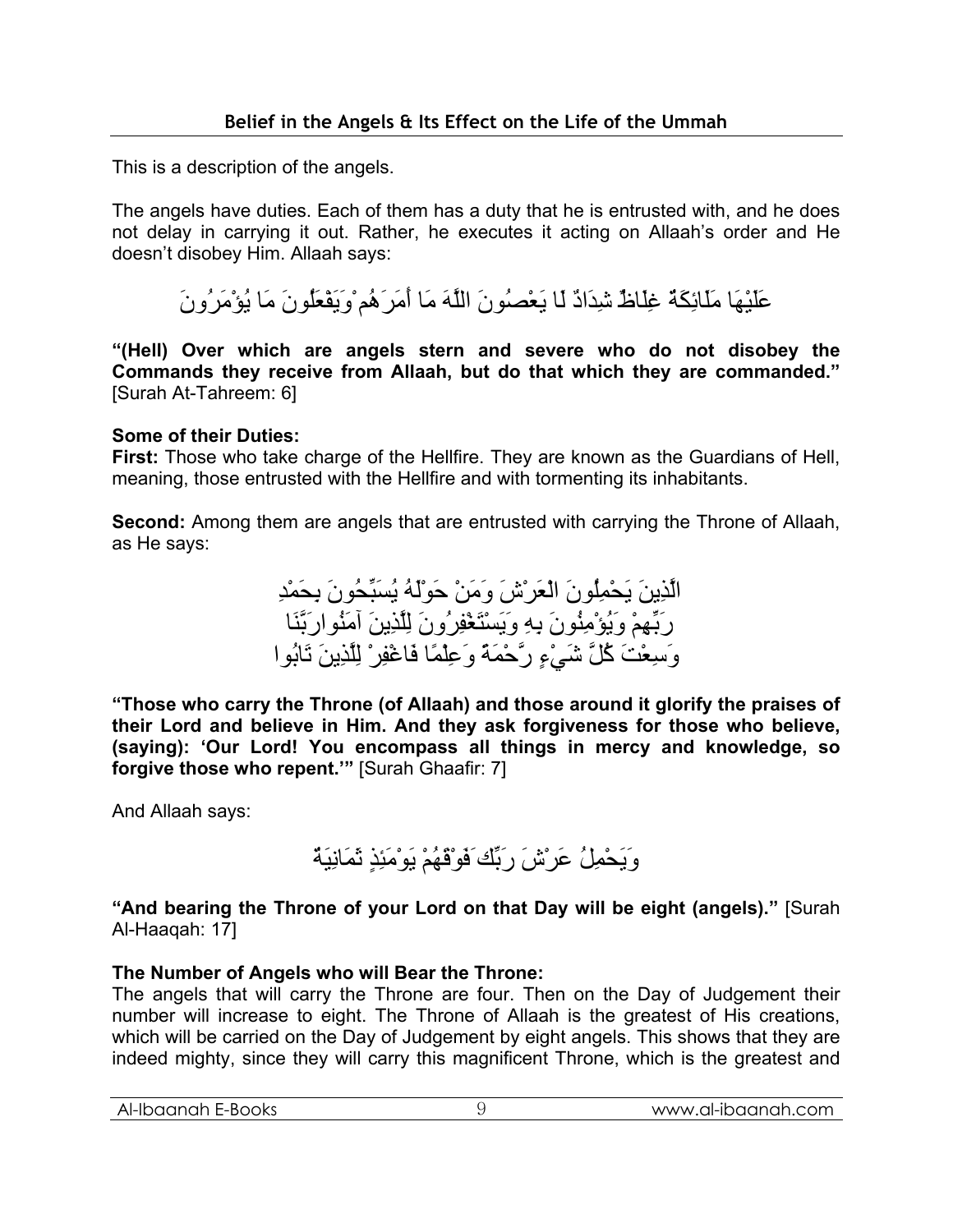mightiest of Allaah's creations. This indicates their power and their tremendous composures.

**Third:** Among them are those angels entrusted with revelation. Allaah says:

يُنَزِّلُ الْمَلآئِكَةَ بِالْرُّوحِ مِنْ أَمْرِهِ عَلَى مَن يَشَاء مِنْ عِبَادِهِ أَنْ أَنذِرُواْ أَنَّهُ لاَ إِلَـهَ إِلاَّ أَنَاْ فَاتَّقُونِ

**"He sends down the angels with the** *Rooh* **(spirit/revelation) from His Command to whomever He wills from His servants, (saying): 'Warn mankind that there is no deity that has the right to be worshipped except Me, so be dutiful to Me.'"** [Surah An-Nahl: 2]

The word *Rooh* (spirit) here means revelation. It is called *Rooh* because it is the revelation that brings life to the hearts, just as the rain brings life to the earth. In the same sense, it is the created *Rooh* (spirit) that brings life to the bodies of animals.

*Rooh* can also stand for the Qur'aan, as Allaah says:

وَآَذَلِكَ أَوْحَيْنَا إِلَيْكَ رُوحًا مِّنْ أَمْرِنَا

**"And thus We have revealed to you (O Muhammad) a Rooh (i.e. Qur'aan) from Our Command."** [Surah Ash-Shooraa: 52]

*Rooh* here stands for the Qur'aan, since it is that which brings life to the hearts of the believers, just as the earth is brought to life by rain. Such is the case with the hearts of the believers – they are brought to life by way of the Qur'aan.

The word *Rooh* is also used to refer to Jibreel, who is the greatest, most honorable and virtuous of all the angels. He is the one who brought the Qur'aan down from Allaah to Muhammad, as Allaah says:

نَزَلَ بِهِ الرُّوحُ الْأَمِينُ . عَلَى قَلْبِكَ لِتَكُونَ مِنَ الْمُنذِرِينَ . بِلِسَانٍ عَرَبِيٍّ مُّبِينٍ

**"The trustworthy spirit (Jibreel) brought it (i.e. the Qur'aan) down – to your heart (O Muhammad) in order that you may be from the warners – in a plain Arabic language."** [Surah Ash-Shu'araa: 193-195]

| Al-Ibaanah E-Books |  |
|--------------------|--|
|--------------------|--|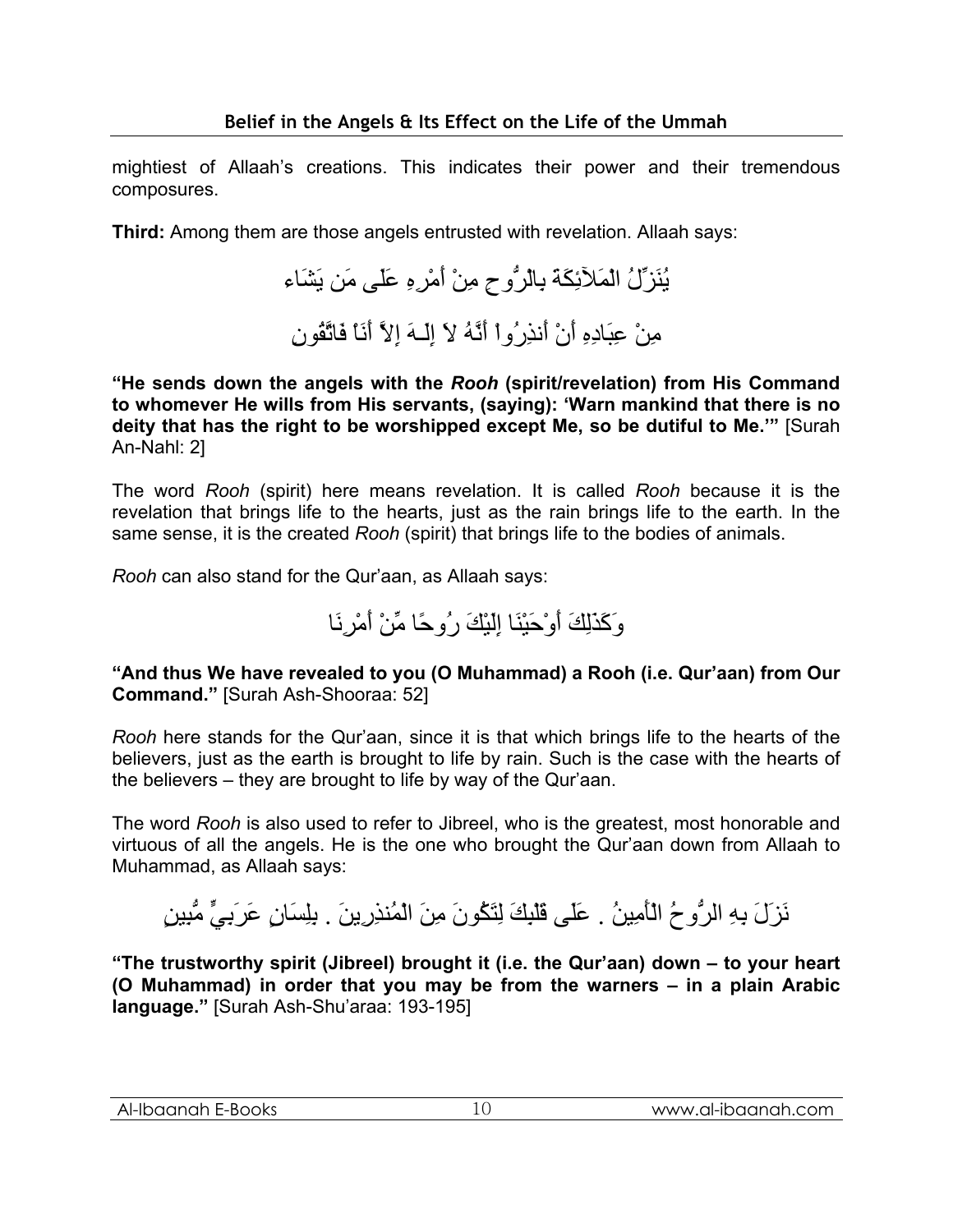So Jibreel brought the Qur'aan down to the heart of the Prophet  $\frac{4}{36}$ , and he in turn conveyed it to his ummah. In another ayah, Allaah says:

قُلْ نَزَّلَهُ رُوحُ الْقُدُسِ مِن رَّبِّكَ

**"Say: The holy spirit (Jibreel) brought it down from your Lord."** [Surah An-Nahl: 102]

This is referring to the angel Jibreel – he is the holy spirit.

#### **The Attributes of Jibreel**

Allaah has described Jibreel with great characteristics, as He says:

فَلَا أُقْسِمُ بِالْخُنَّسِ . الْجَوَارِ الْكُنَّسِ . وَاللَّيْلِ إِذَا عَسْعَسَ . وَالصُّبْحِ إِذَاتَنَفَّسَ . إِنَّهُ لَقَوْلُ رَسُولٍ كَرِيمٍ . ذِي قُوَّةٍ عِندَ ذِي الْعَرْشِ مَكِينٍ . مُطَاعٍ ثَمَّ أَمِينٍ

**"So verily, I swear by the planets that recede (disappear during the day and appear at night). And by the planets that move swiftly and hide themselves. And by the night as it departs. And by the dawn as it brightens. Verily, this is the Word (brought by) an honorable angel – Possessing power and a high rank with the Lord of the Throne. Obeyed (by the angels), trustworthy there (in the heavens)."** [Surah At-Takweer: 15-21]

**His First Attribute:** Power: Allaah says: **"Possessing power and a high rank with the Lord of the Throne."** [Surah At-Takweer: 20] The **"Lord of the Throne"** here refers to Allaah.

**His Second Attribute:** Position: Allaah says: **"Possessing power and a high rank with the Lord of the Throne."** [Surah At-Takweer: 20] This means that he possesses a high position in the sight of Allaah, which no one else has reached.

**His Third Attribute:** Obedience: All of the angels obey Jibreel by the Permission of Allaah.

**His Fourth Attribute:** Trustworthiness: This refers to the revelation, such that he doesn't make additions or subtractions to it, but rather, He conveys it just the way that Allaah has revealed it to him.

**The Prophet Muhammad's Seeing Jibreel:** 

Allaah says: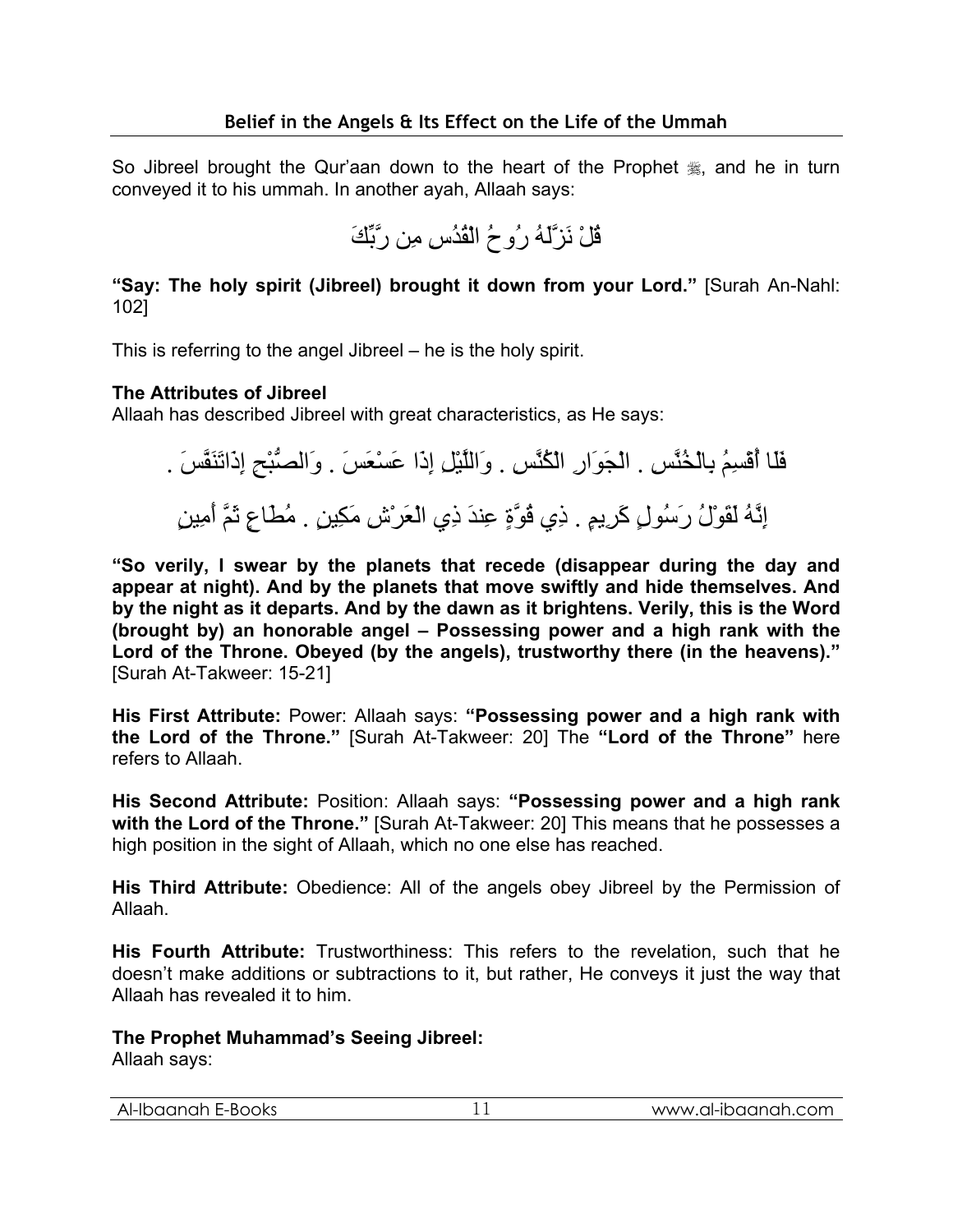وَمَا صَاحِبُكُم بِمَجْنُونٍ

**"And your companion is not insane."** [Surah At-Takweer: 22] This is what the disbelievers claimed about him ...

وَلَقَدْ رَآهُ بِالْأُفُقِ الْمُبِينِ

**"And indeed he (Muhammad) saw him (Jibreel) in the clear horizon."** [Surah At-Takweer: 23] Muhammad  $*$  saw Jibreel on the horizon twice.

**The First Time:** This was in the valley of Makkah. The Prophet Muhammad  $\frac{1}{26}$  lifted his head and saw him in the sky and he had 600 wings. Each one of his wings blocked the horizon.

**The Second Time:** Allaah says: **"And indeed he (Muhammad) saw him (Jibreel) at a second descent – near the lote-tree of the utmost boundary."** [Surah An-Najm: 13- 14] This occurred during the night in which the Prophet  $\frac{1}{20}$  ascended to the heaven and saw him in his natural state.

These are the attributes of Jibreel. Allaah says:

$$
\downarrow
$$
لَّهُ لَقُوٌلُ رَسُولِ كَرِيِمٍ

#### "**Verily, this is the Word (brought by) an honorable angel."** [Surah At-Takweer: 19]

This means: Even though the Qur'aan is the Speech of Allaah, it is ascribed to Jibreel here, since he is the one who conveyed it to Muhammad. So he is conveying from Allaah, for he dictated it to our messenger, Muhammad, conveying it from Allaah. However, it is the Speech of Allaah. Speech is only attributed to the one who states it originally, not to the one who says it conveying it from someone else. However, the Speech of Allaah has been attributed to Jibreel here from the perspective of his conveying it.

#### **Fourth: There are angels entrusted with other duties**

1. Mikaa'eel: He is responsible for the raindrops that fall down from the sky. He moves them around and causes the rain to descend wherever Allaah commands.

2. Israafeel is responsible for blowing the Trumpet. This will be at the time when Allaah wants to resurrect the creatures from their graves. The bodies will be brought forth from the graves and reassembled. Then the only thing remaining (to be integrated) will be the soul. It is at this point that Israafeel will blow on this horn, due to Allaah's Command,

| -Ibaanah E-Books<br>AI-II | .al-ibaanah.com<br><b>WWW</b> |
|---------------------------|-------------------------------|
|                           |                               |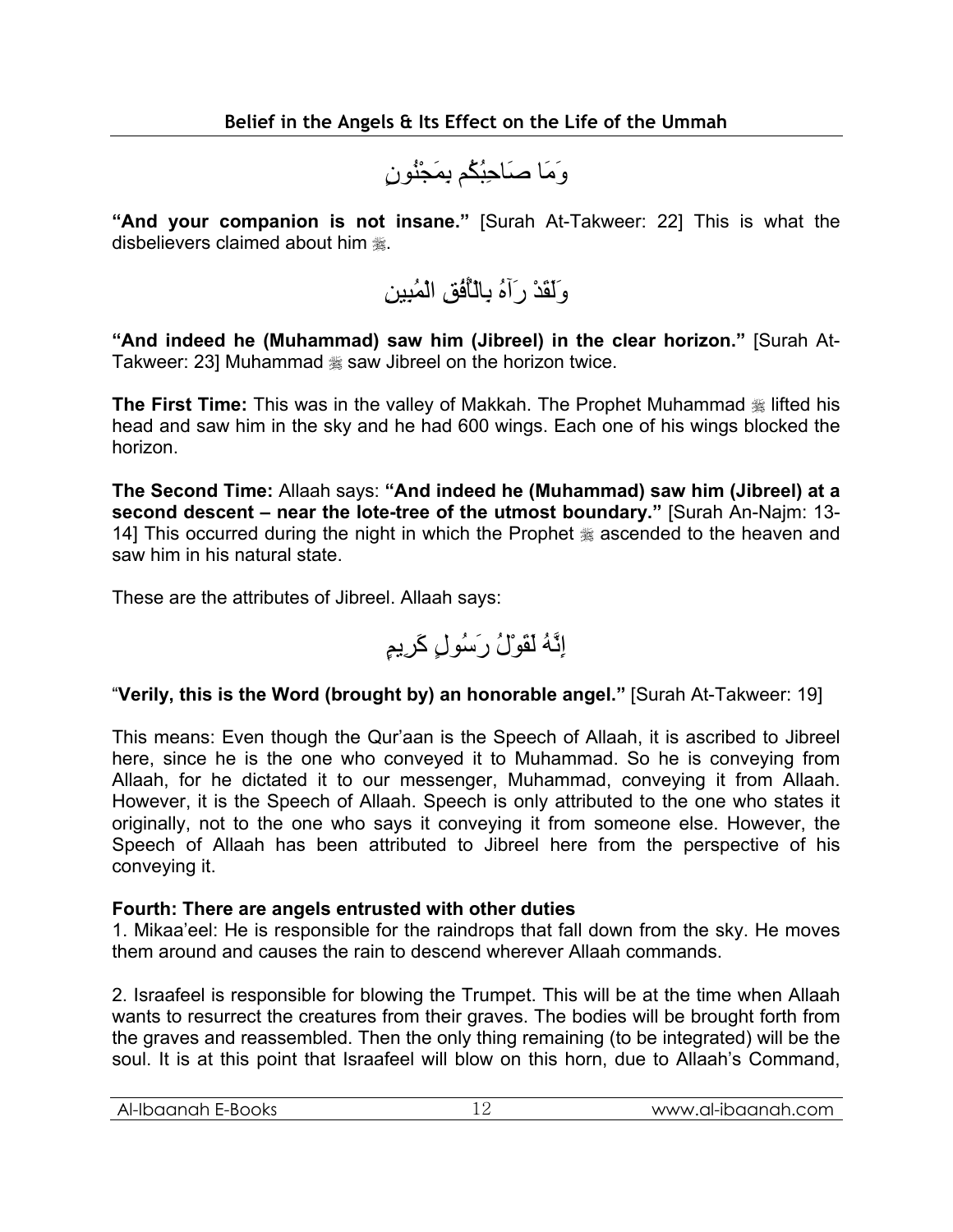and the souls will float to their respective bodies, which had come out and risen from their graves. Then they will walk to where Allaah orders them to go. Allaah says:

يَوْمَ يَخْرُجُونَ مِنَ الْأَجْدَاثِ سِرَاعًا آَأَنَّهُمْ إِلَى نُصُبٍ يُوفِضُونَ

**"The Day when they will come out of the graves quickly as if they were racing to a goal."** [Surah Al-Ma'aarij: 43]

And Allaah says:

خُشَّعًا أَبْصَارُهُمْ يَخْرُجُونَ مِنَ الْأَجْدَاثِ آَأَنَّهُمْ جَرَادٌ مُّنتَشِرٌ . مُّهْطِعِينَ إِلَى الدَّاعِ يَقُولُ الْكَافِرُونَ هَذَا يَوْمٌ عَسِرٌ

**"They will come forth with humbled eyes from (their) graves as if they were locusts spread about. Hastening towards the caller, the disbelievers will say: 'This is a hard day.'"** [Surah Al-Qamar: 7-8]

These are the three angels that are responsible for life. Jibreel is responsible for bringing the revelation, which brings life into the hearts. Mikaa'eel is responsible for the raindrops, which bring life to the earth after its death. Israafeel is responsible for blowing on the trumpet, which will bring life to the bodies (on the Day of Resurrection). This is why when the Prophet  $*$  would get up for prayer at night, after saying the opening Takbeer, he would say in his opening supplication: **"O Allaah! Lord of Jibreel, Mikaa'eel and Israafeel, Originator of the heavens and the earth…"**

These are the greatest angels due to the magnitude of their duties.

**Fifth:** There are also angels that are put in charge of the fetuses in the mothers' wombs. This has been reported in the hadeeth of Ibn Mas'ood  $\phi$ , in which he said: "The Messenger of Allaah  $*$  narrated to us – and he is the truthful one who is believed – saying: **'Verily the creation of each of one of you is brought together in his mother's womb for forty days in the form of a seed, then he is a clot of blood for a like period, then a morsel of flesh for a like period. Then the angel is sent to him and commanded with four matters – to write down his means of livelihood, his life span, his actions, and whether he will be happy or unhappy.'**" Allaah sends this angel to him to carry out this great important task.

**Sixth:** There are angels that are in charge of taking the souls when their prescribed time is over. There is the Angel of Death (*Malak-ul-Mawt*) about whom Allaah says:

| Al-Ibaanah E-Books<br>www.al-ibaanah.com |
|------------------------------------------|
|------------------------------------------|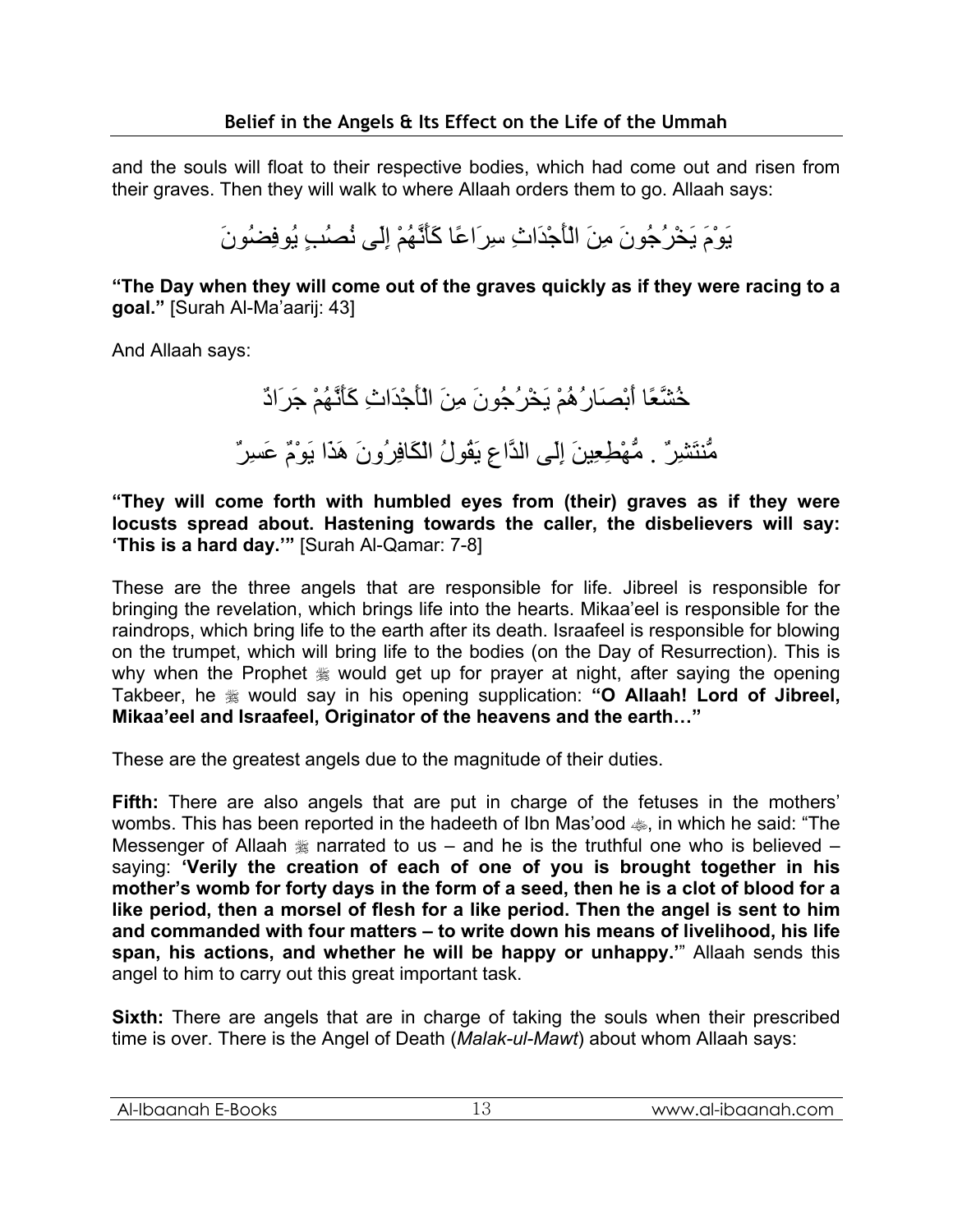قُلْ يَتَوَفَّاآُم مَّلَكُ الْمَوْتِ الَّذِي وُآِّلَ بِكُمْ ثُمَّ إِلَى رَبِّكُمْ تُرْجَعُونَ

**"Say: 'The Angel of Death, who is set over you, will take your souls.' Then to your Lord you will return."** [Surah As-Sajdah: 11]

The Angel of Death has assistants that will aid him, as Allaah says:

حَتَّىَ إِذَا جَاء أَحَدَآُمُ الْمَوْتُ تَوَفَّتْهُ رُسُلُنَا وَهُمْ لاَ يُفَرِّطُونَ . ثُمَّ رُدُّواْ إِلَى اللّهِ مَوْلاَهُمُ الْحَقِّ

**"Until when death approaches one of you, Our messengers (i.e. the Angel of Death and his assistants) take his soul, and they never neglect their duty. Then they are returned to Allaah, their Master, the Just Lord."** [Surah Al-An'aam: 61-62] So taking the soul at the time of death is ascribed to the angels, to the Angel of Death and also to Allaah.



### **"It is Allaah who takes the souls at the time of their death."** [Surah Az-Zumar: 42]

Death is ascribed to Allaah here because He is the One who orders it to occur. It is also ascribed to the angels because they are the ones who physically carry that out by gathering the soul and leading it out of the human's body until it reaches his throat. And it is also ascribed to the Angel of Death - **"Say: 'The Angel of Death, who is set over you, will take your souls'"** – because he is the one in charge of seizing the souls after they have been rounded up in the last stage (of death).

**Seventh:** There are also angels in charge of recording the deeds of the son of Aadam (i.e. humans), as occurs in the hadeeth: **"You are constantly being frequented (in successive shifts) by angels at night and angels during the day."** Allaah says:

وَإِنَّ عَلَيْكُمْ لَحَافِظِينَ . آِرَامًا آَاتِبِينَ . يَعْلَمُونَ مَا تَفْعَلُونَ

**"And verily, there are guardians (i.e. angels) over you – Honorable, recording (your deeds). They know all that you do."** [Surah Al-Infitaar: 10-12]

#### **Every Human Being has Two Angels with him:**

Every human amongst us has two angels that are responsible over him – an angel on his right side recording his good deeds and another on his left side recording his bad deeds. Allaah says:

| $\sim$<br>Aŀ-<br>--BOOKS<br>ಂ<br>н<br>uu<br>™<br>__ | . . | .al-ibaanah.<br>.com<br><b>WWW</b><br>∽י |
|-----------------------------------------------------|-----|------------------------------------------|
|                                                     |     |                                          |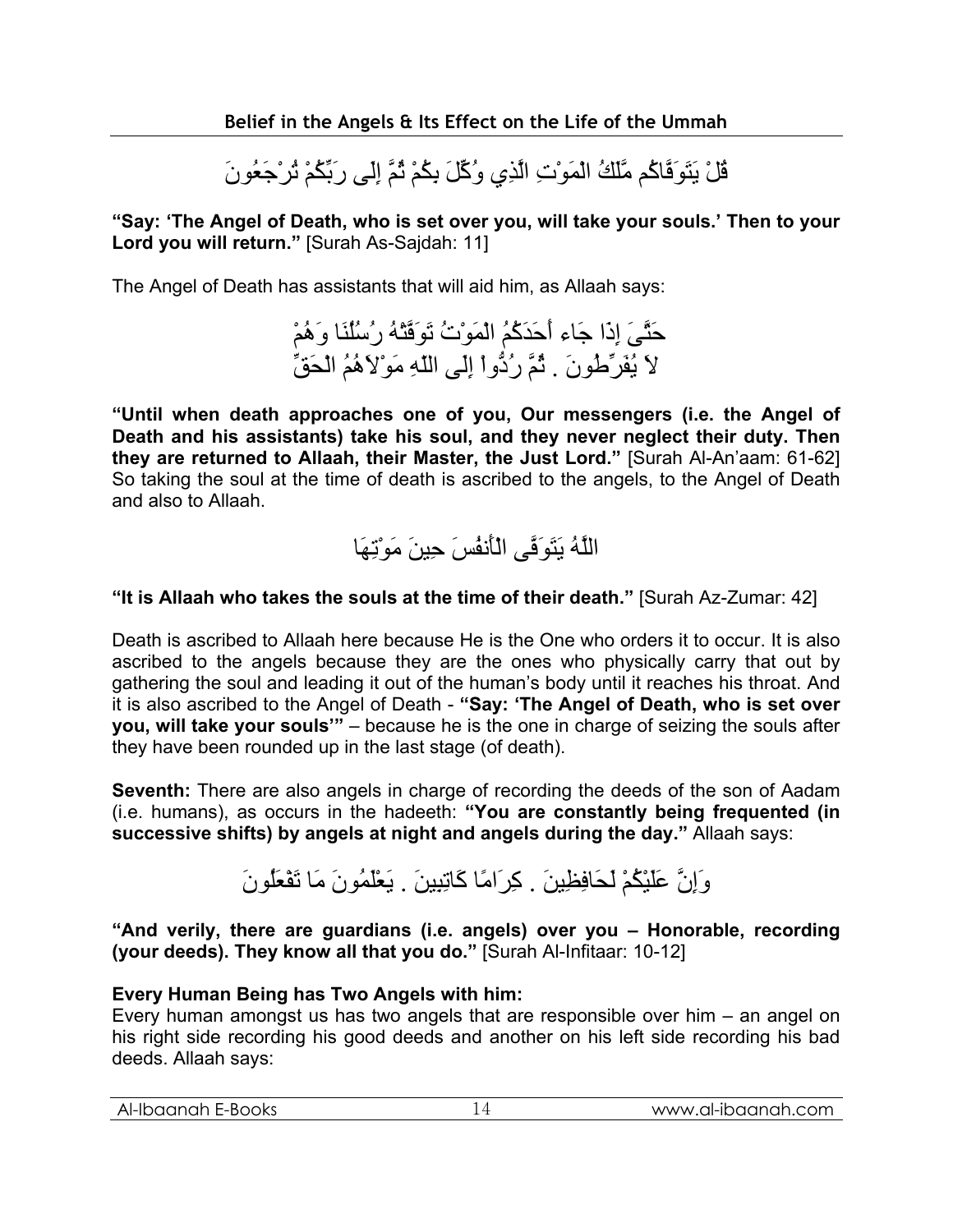# إِذْ يَتَلَقَّى الْمُتَلَقِّيَانِ عَنِ الْيَمِينِ وَعَنِ الشِّمَالِ قَعِيدٌ . مَا يَلْفِظُ مِن قَوْلٍ إِلَّا لَدَيْهِ رَقِيبٌ عَتِيد

#### **"When the two receivers receive (i.e. record his deeds) from his right side and his left side, sitting. Not a word does he utter, except that there is a watcher by him ready (to record it)."** [Surah Qaaf: 17-18]

These guardian angels accompany a human being whether he is on a journey or sitting at home – they are next to him at all times under all conditions – during his prayer, while he is prostrating, etc. – they accompany him and do not leave him alone except under specific circumstances, such as when the person is relieving himself (in the bathroom). So these angels record his statements and his actions.

#### **The angels record People's Intentions and Objectives:**

It has been related that the angels also record a person's intentions and inner objectives, which are located in the heart. Whatever he intends to do, they record it. This is why a person is rewarded for having a good intention, since it is an action of the heart, while he is punished for evil intentions, since the intention is an action of the heart.

These angels are put in charge of recording a person's deeds from the time that he reaches the age of puberty – the age of discernment – to the time when Allaah takes his soul in death. And they record against him everything that he does in his life – whether that is in the form of intentions, actions, statements, or other than that.

#### **The Status of the Fajr and 'Asr Prayers amidst the Other Prayers:**

The Prophet  $\frac{1}{26}$  said: "You are constantly being frequented (in successive shifts) by **angels at night and angels during the day. And they gather together during the 'Asr Prayer and during the Fajr Prayer."** It is for this reason that these two prayers are the greatest of all prayers. Allaah says:



#### **"Verily, the recitation of the Qur'aan in the early dawn (i.e. Fajr Prayer) is witnessed (by the angels)."** [Surah Al-Israa: 78]

He is referring here to the Fajr Prayer, which the angels of the night and the angels of the day attend. They gather together to witness the Fajr prayer along with the Muslims and listen to the Qur'aan that is recited in prayer. They also gather together during the 'Asr Prayer, where Allaah asks them, even though He is most knowledgeable of the answer: **"In what state did you leave My servants?"** The angels reply, saying: **"We came to them while they were praying and we left them while they were praying."**

|  | Al-Ibaanah E-Books |  | www.al-ibaanah.com |
|--|--------------------|--|--------------------|
|--|--------------------|--|--------------------|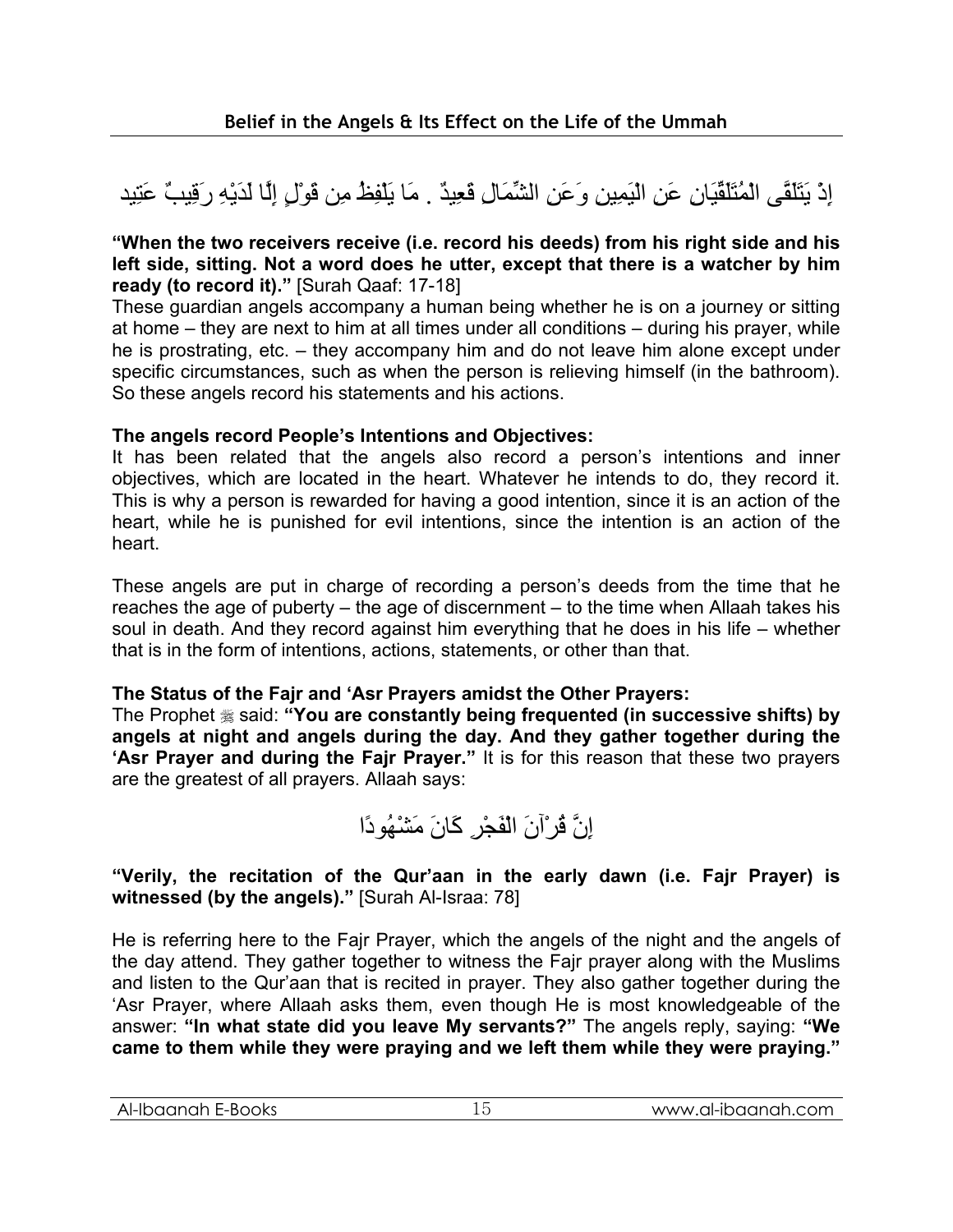This means that they descended while we were praying 'Asr and they attended the prayer along with us. And then they rose back up (to the heavens) while we were praying Fajr.

Due to this, it has been determined that the 'Asr Prayer is the **"Middle Prayer"** about which Allaah has incited us, saying:

حَافِظُواْ عَلَى الصَّلَوَاتِ والصَّلاَةِ الْوُسْطَى وَقُومُواْ لِلّهِ قَانِتِينَ

**"Guard strictly the (five daily) prayers, especially the middle prayer (i.e. 'Asr)."**  [Surah Al-Baqarah: 238] He means by this the 'Asr prayer since that is the prayer that the angels of the night and the angels of the day attend.

#### **A Call to the Heedless:**

So where are those who hold back from attending the Fajr Prayer, sleeping (instead) in their beds and not witnessing this great event every night with the angels of the Most Merciful? This is such that these angels inform about these attendees (of the Fajr Prayer) while in the most highest of gatherings, saying: **"We came to them while they were praying and we left them while they were praying."** 

What benefit has this person who refrains from going to the Fajr Prayer and instead prefers sleep gained from his actions? And what benefit has this person who misses out on attending the 'Asr Prayer, due to laziness, preferring sleep or some other deed, gained from his actions?

It is stated in the hadeeth that: **"Whoever misses the 'Asr Prayer, it is as if he lost his family and wealth."** And in another hadeeth it states: **"…then he has nullified his actions."** This means that he has taken the prayer out of its proper time. So if he takes it out of its proper time, he has missed it.

**Eight:** There are also angels that are responsible for protecting humans from perils. A human being is prone to walk into dangers everyday. However, Allaah entrusts angels that guard and protect him from these dangers during his lifetime, which Allaah has ordained for him. This earth, which a human being walks upon everyday, contains many dangers. There are wild beasts, snakes, scorpions, not to mention transgressors from among humans – enemies and oppressors. However, Allaah has placed these angels around the human being. Allaah says:

لَهُ مُعَقِّبَاتٌ مِّن بَيْنِ يَدَيْهِ وَمِنْ خَلْفِهِ يَحْفَظُونَهُ مِنْ أَمْرِ اللّهِ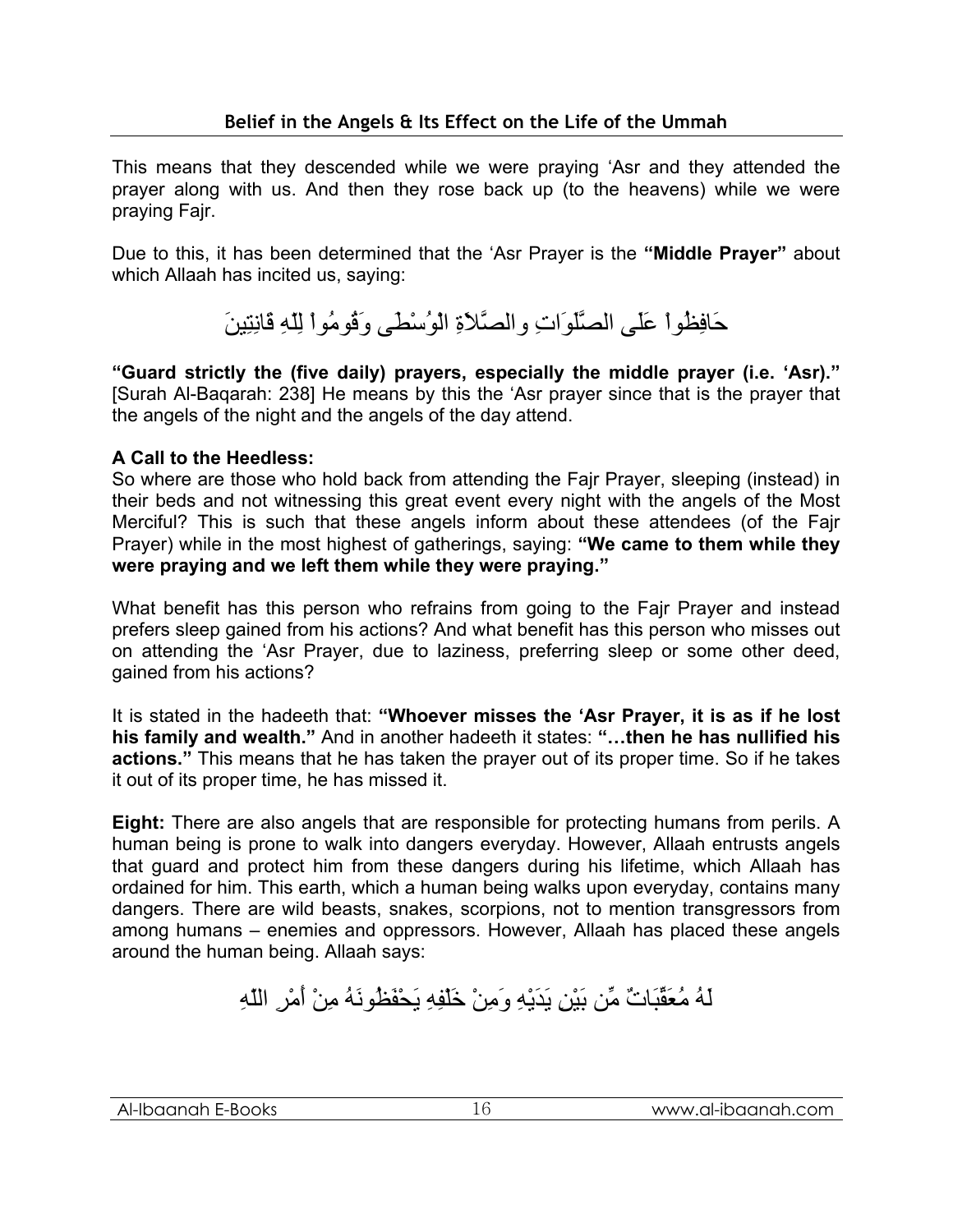#### **"He (a person) has those (angels) who constantly surround him – from before him and behind him, protecting him by the Command of Allaah."** [Surah Ar-Ra'ad: 11]

Therefore, so long as Allaah has decreed that this individual will be safe from harms, these angels will protect and guard him, and no human will be able to harm him. But if Allaah desires to bring an end to his appointed time, He removes them from him – one from before him and one from behind him.

إِنَّ اللّهَ لاَ يُغَيِّرُ مَا بِقَوْمٍ حَتَّى يُغَيِّرُواْ مَا بِأَنْفُسِهِمْ وَإِذَا أَرَادَ اللّهُ بِقَوْمٍ سُوءًا فَلاَ مَرَدَّ لَهُ

**"Verily, Allaah will not change the condition of a people until they (first) change the condition of themselves. And when Allaah desires a bad end for a people, there is no turning it back."** [Surah Ar-Ra'ad: 11]

So if Allaah's Divine Pre-Decree comes to pass and He desires to put an end to this person, the angels that constantly surround him withdraw themselves from him because they do not refrain from carrying out His Command. These are the angels that constantly surround a person.

**Ninth:** There are also angels that have responsibilities in this universe that only Allaah has knowledge of. There are angels that are put in charge of the seas and angels put in charge of the days. There are angels responsible for the winds and angels put in charge of carrying out many other duties.

All of the events that occur in the universe and which constantly transpire within it on a daily basis are only by Allaah's decreeing that. As for the angels, they carry out whatever tasks Allaah orders them to execute.

#### **The Obligation of Believing in the Angels and all of their Duties:**

There are those angels whom Allaah has named for us, such as Jibreel, Mikaa'eel, Israafeel and Maalik, the caretaker of Hell. Allaah says:

# وَنَادَوْا يَا مَالِكُ لِيَقْضِ عَلَيْنَا رَبُّكَ قَالَ إِنَّكُم مَّاآِثُونَ

#### **"And they (the inhabitants of Hell) will cry: 'O Maalik! Let your Lord make an end of us!' He will say: 'Verily, you shall abide (herein) forever.'"** [Surah Az-Zukhruf: 77]

And there are other angels whom Allaah has not named for us. However, we believe in all of the angels – those whose names we know and those whose names we don't know. And we believe in the duties and tasks that they carry out by Allaah's Command.

| Al-Ibaanah E-Books | www.al-ibaanah.com |
|--------------------|--------------------|
|                    |                    |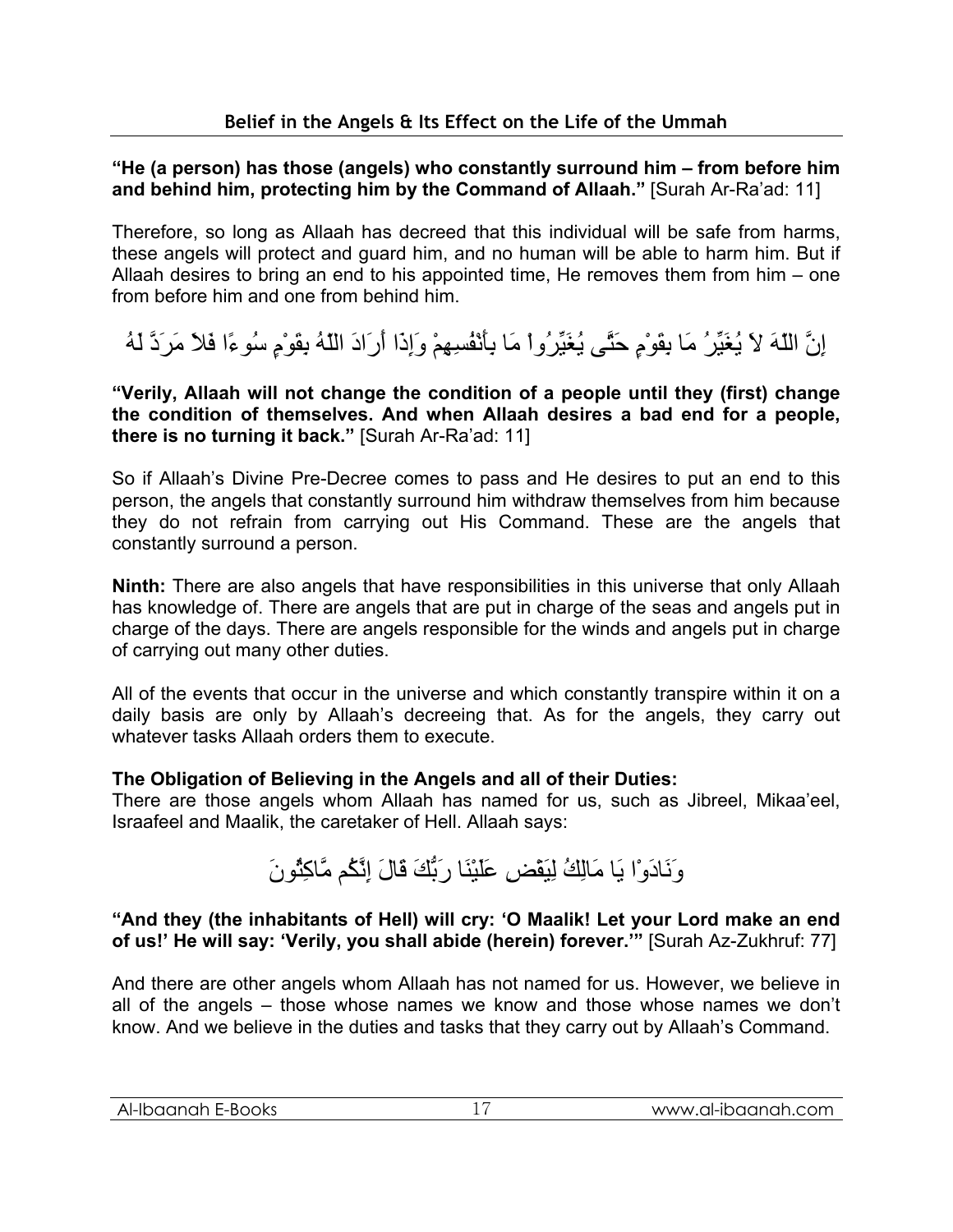#### **Areas of Difference between the Actions of Angels and the Actions of Devils:**

**First:** The angels glorify the praises of their Lord and ask forgiveness for those one earth. So they are the most sincere of creatures towards the children of Aadam, whereas the devils are the most treacherous of creatures towards the children of Aadam. This is since the Devil has sworn to mislead, stray and ruin the children of Aadam as much as he is able to. Allaah says:

إِنَّا جَعَلْنَا الشَّيَاطِينَ أَوْلِيَاء لِلَّذِينَ لاَ يُؤْمِنُونَ

**"Verily, We placed the devils as supporters for those who don't believe."** [Surah Al-A'raaf: 27]

**Second:** The angels command the servants towards good, whereas the devils incite them and order them to commit evil.

وَمَن يَعْشُ عَن ذِآْرِ الرَّحْمَنِ نُقَيِّضْ لَهُ شَيْطَانًا فَهُوَ لَهُ قَرِينٌ

**"And whoever turns away blindly from the Remembrance of the Most Merciful, We appoint for him a devil to stick with him – so he becomes his companion."**  [Surah Az-Zukhruf: 36]

So the person that turns away from the noble Qur'aan, Allaah punishes him by assigning a devil to him that will serve as his companion. Allaah says:

> وَإِنَّهُمْ لَيَصُدُّونَهُمْ عَنِ السَّبِيلِ وَيَحْسَبُونَ أَنَّهُم مُّهْتَدُونَ . حَتَّى إِذَا جَاءنَا قَالَ يَا لَيْتَ بَيْنِي وَبَيْنَكَ بُعْدَ الْمَشْرِقَيْنِ فَبِئْسَ الْقَرِينُ

**"And verily, they (i.e. the assigned devils) hinder them from the correct path, whereas they think they are guided aright! This is until such a person comes to Us, he will then say (to his devil companion): 'Would that between me and you were the distance of the two easts.' So what an evil companion indeed!"** [Surah Az-Zukhruf: 37-38]

So therefore nothing protects a human being from the Devil except the Remembrance of Allaah.

**Third:** The Remembrance of Allaah removes the devils from a human and causes the angels to come near him.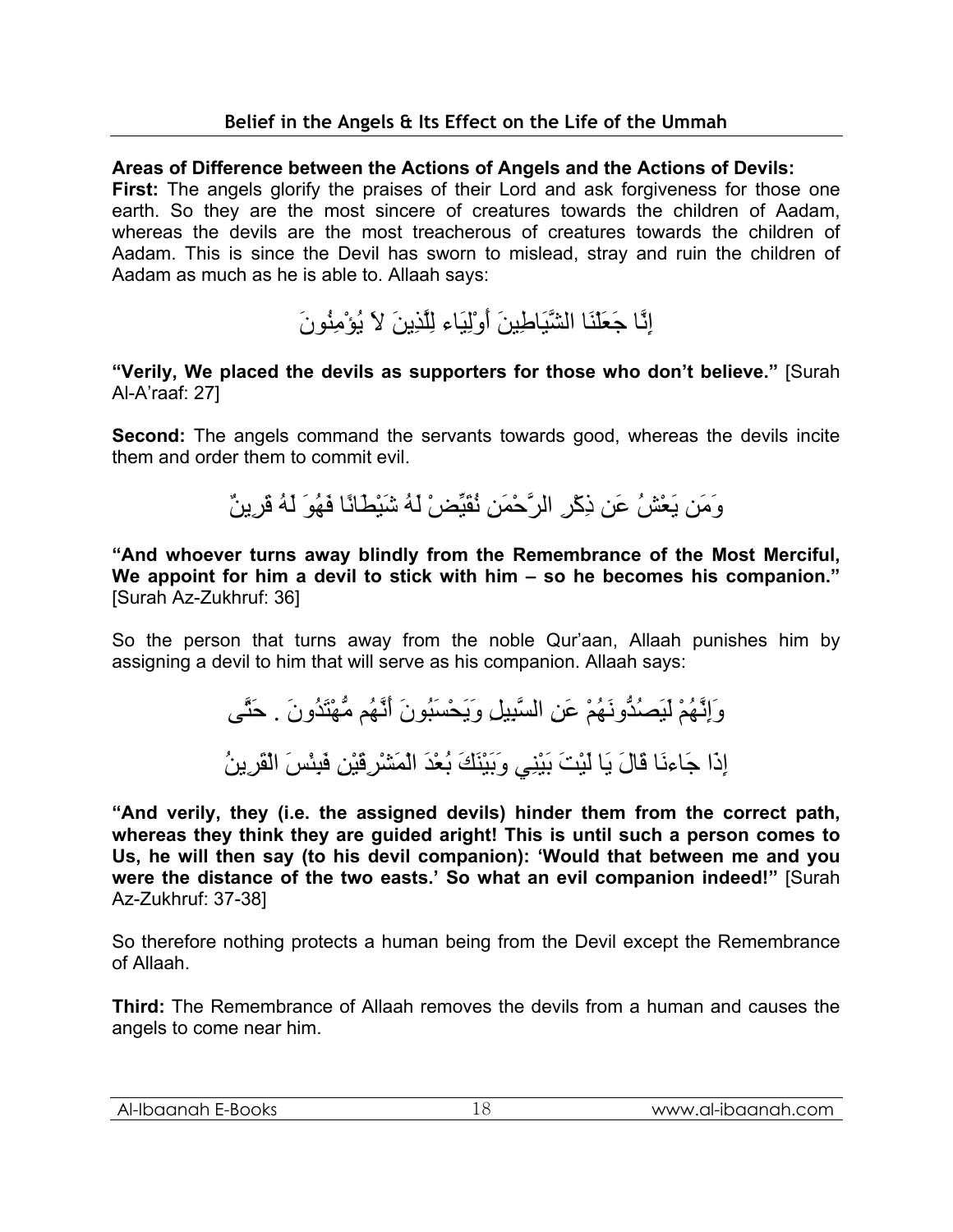This is why the Devil is called *Al-Waswaas-ul-Khannaas* (The Whisperer of evil into the hearts of mankind who Departs when a person remembers Allaah). So when a person abandons the Remembrance of Allaah, the Devil comes to him, but when he remembers Allaah, the angels surround him, as is mentioned in the hadeeth: **"No group of people gather together in one of the Houses of Allaah to read the Book of Allaah and study it amongst themselves except that tranquility descends upon them, mercy envelopes them, the angels surround them and Allaah mentions them to those near Him."**

#### **The Places often Frequented by the Angels:**

There are angels that travel throughout the earth looking for gatherings where Allaah is remembered. When they find a gathering of Allaah's remembrance, they say: "Come quickly to your necessity." The Remembrance of Allaah is of various types, amongst which are:

1. The recitation of the Qur'aan. The one who reads/recites the Qur'aan is remembering Allaah.

2. The one who prays remembers Allaah.

3. The one who says "SubhaanAllaah", "Astaghfirullaah", "Allaahu Akbar", and says "Laa Ilaaha IllaaAllaah" remembers Allaah, and so the angels gather around him and the devils go far away from him.

4. Those who review and study the books of knowledge and sit in gatherings to learn their Religion – they are remembering Allaah, and so the angels gather near them.

#### **The Places often Frequented by the Devils:**

1. Those who preoccupy themselves with forms of vain entertainment such as songs and instruments – these individuals are surrounded by the devils who gather near them, while the angels distance themselves from them.

2. The one who places pictures in his house – the angels do not enter his home, as is stated in the hadeeth, where the Prophet  $\frac{1}{20}$  said: "Verily, the angels do not enter the **home in which there is a dog and images."** So the angels of mercy do not enter into homes that have pictures in them, regardless of whether they are hanging on the wall or stored in frames and boxes for the sake of memories or to beautify the walls of the home.

The pictures here, refers to images of things possessing souls. This drives the angels away. So the angels do not enter homes in which the likes of these pictures exist. However, the pictures that have been allowed for one to acquire because of necessity,

| Al-Ibaanah E-Books<br>www.al-ibaanah.com<br>∸<br>__ |  |
|-----------------------------------------------------|--|
|-----------------------------------------------------|--|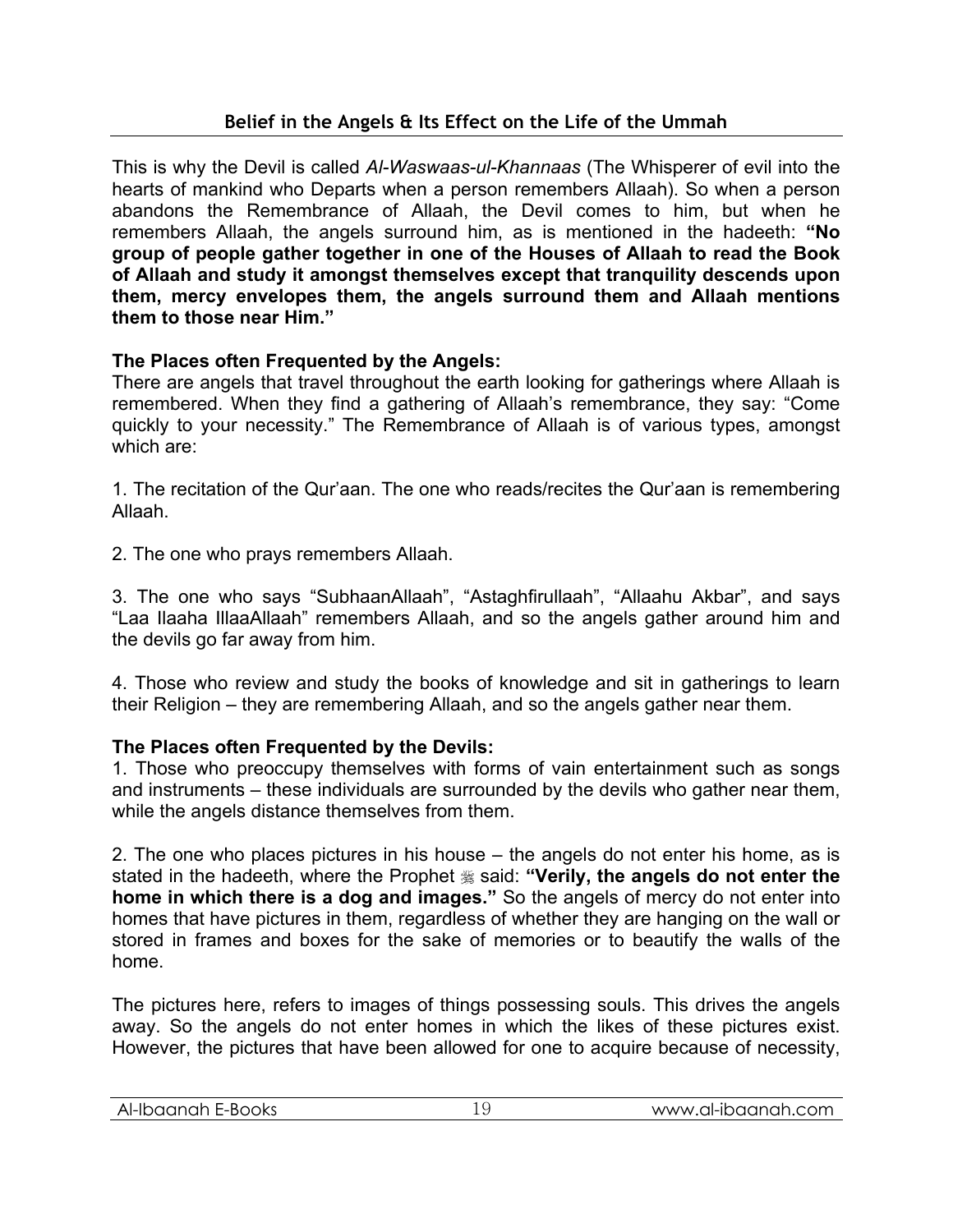such as ID cards, passports and personal identification cards, these are permitted out of necessity for them. These pictures are not taken in order to admire them. So these types of pictures are the exception to the prohibition. The same goes for images that are trampled on (i.e. on the floor) and sat upon. We are only talking here about the images that are hung for the sake of memories or stored for the sake of showing off. These are the types of images that are not permitted, as there is no necessity for them to be taken. These types of pictures cause the devils to come into the homes while preventing the angels from entering them.

#### **The Effect that Belief in the Angels has on the Life of Humans:**

Belief in the Angels has a tremendous effect on the life of humans, since if a person is aware of them, he will indeed be cautious and mindful. If a person realizes that there are angels entrusted to him who constantly surround him day and night, he will surely be cautious of what he says and does, lest something is recorded about him that is not befitting. So if he knew that there were investigators following him, wouldn't he be cautious out of fear that they might take hold of some speech or action of his which will cause him a harmful end?

So how can he not then be cautious and mindful of the angels when he doesn't see them? But as for humans, you can see them. So the one who is watching you and you can see him, you are wary about him. However, the angels see you but you cannot see them. It is possible that you might be able to protect yourself from humans – you can go inside your home or lock yourself up in some secluded area and they would not be able to gain any information about you. But as for the angels, they enter with you everywhere. Allaah has given them the ability to reach and access any place that He commands them to reach. This is why Allaah warns us, saying:

وَإِنَّ عَلَيْكُمْ لَحَافِظِينَ . آِرَامًا آَاتِبِينَ . يَعْلَمُونَ مَا تَفْعَلُونَ

#### **"And verily, there are guardians (i.e. angels) over you – Honorable, recording (your deeds). They know all that you do."** [Surah Al-Infitaar: 10-12]

Allaah says this in order to caution and warn us. So this is the fruit of believing and having faith in the angels – that a person will protect himself from evil statements and actions, which will be recorded against him and for which he will be held accountable on the Day of Judgement.

**Nothing is Hidden from Allaah:**  Allaah says:

إِن آُلُّ نَفْسٍ لَّمَّاعَلَيْهَا حَافِظٌ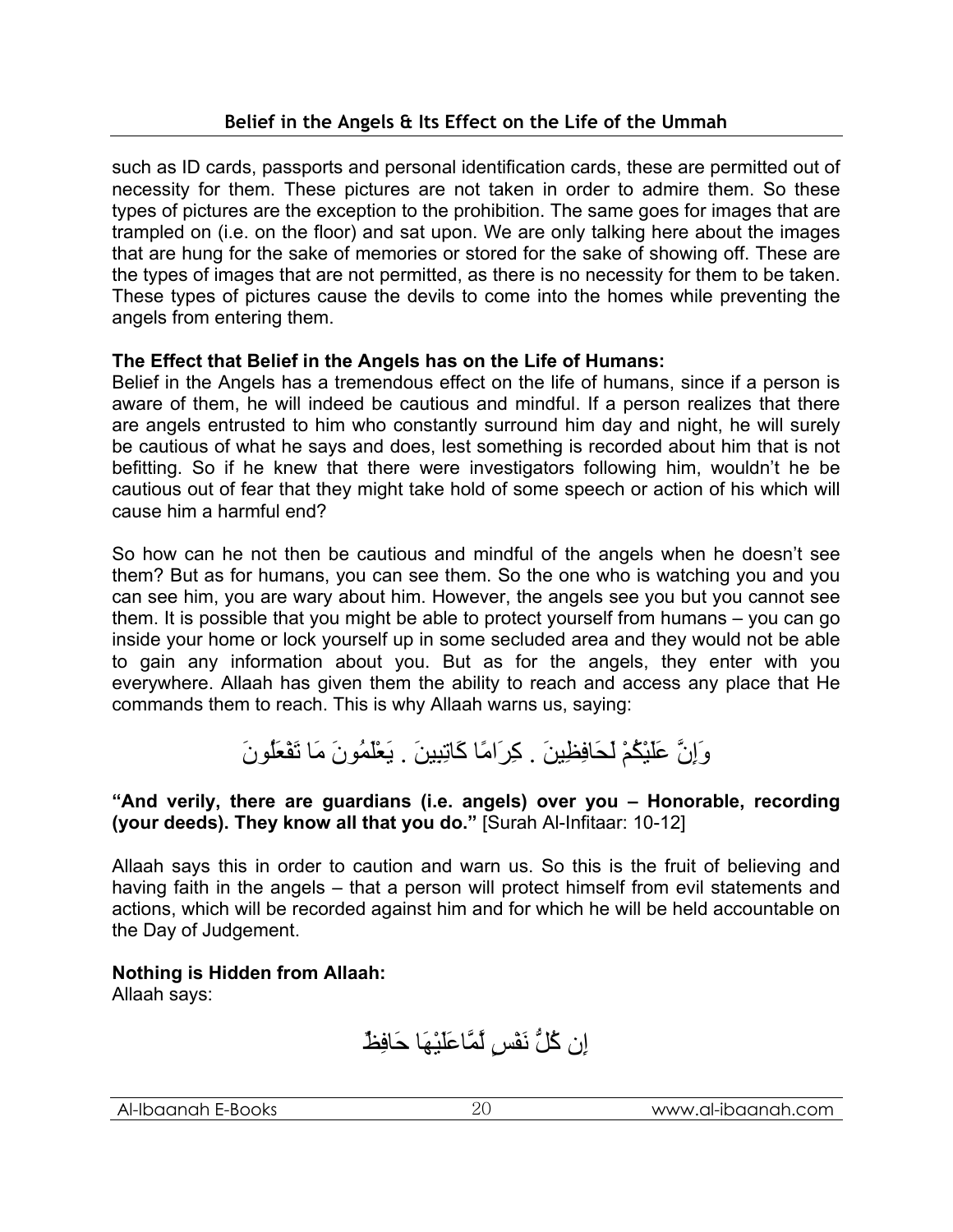**"There is no human being except that he has a guardian (angel) over him)."**  [Surah At-Taariq: 4]

And He says:

وَنَحْنُ أَقْرَبُ إِلَيْهِ مِنْ حَبْلِ الْوَرِيدِ

#### **"And We are closer to him than his jugular vein."** [Surah Qaf: 16]

Do you know what "*al-wareed*" (jugular vein) means here? The jugular vein of a human being is the vein that is on the sides of his neck through which blood flows – one on the right and one on the left, on both sides of his neck. In these two veins runs the blood that supplies the body.

Allaah says:

وَنَحْنُ أَقْرَبُ إِلَيْهِ مِنْ حَبْلِ الْوَرِيدِ

#### **"And We are closer to him than his jugular vein."** [Surah Qaf: 16]

Likewise, Allaah says:

هُوَ الْأَوَّلُ وَالْآخِرُ وَالظَّاهِرُ وَالْبَاطِنُ وَهُوَ بِكُلِّ شَيْءٍ عَلِيمٌ

**"He is the First and the Last, the Most High and the Most Near. And He is the All-Knower of everything."** [Surah Al-Hadeed: 3]

The Prophet  $\ast$  said, explaining this ayah: "You (O Allaah) are the First, so there is **nothing before You. And You are the Last, so there is nothing after You. And You are the Most High, so there is nothing above You, and You are the Most near, so there is nothing below You."**

So then, there is nothing hidden from Allaah – whether it is in the land or the sea, in the deepest part of one's home, in the desert or in the marketplace, in the masjid, in the theatre, and in the entertainment areas, in all places – the areas where Allaah is obeyed as well as the areas where Allaah is disobeyed – nothing is hidden from Allaah nor is anything screened from Him. This is why when Jibreel asked the Prophet  $*$  about Ihsaan, he responded by saying: **"It is that you worship Allaah as if you see Him. But even though you don't see Him, indeed, He sees you."**

| Al-Ibaanah E-Books | www.al-ibaanah.com |
|--------------------|--------------------|
|                    |                    |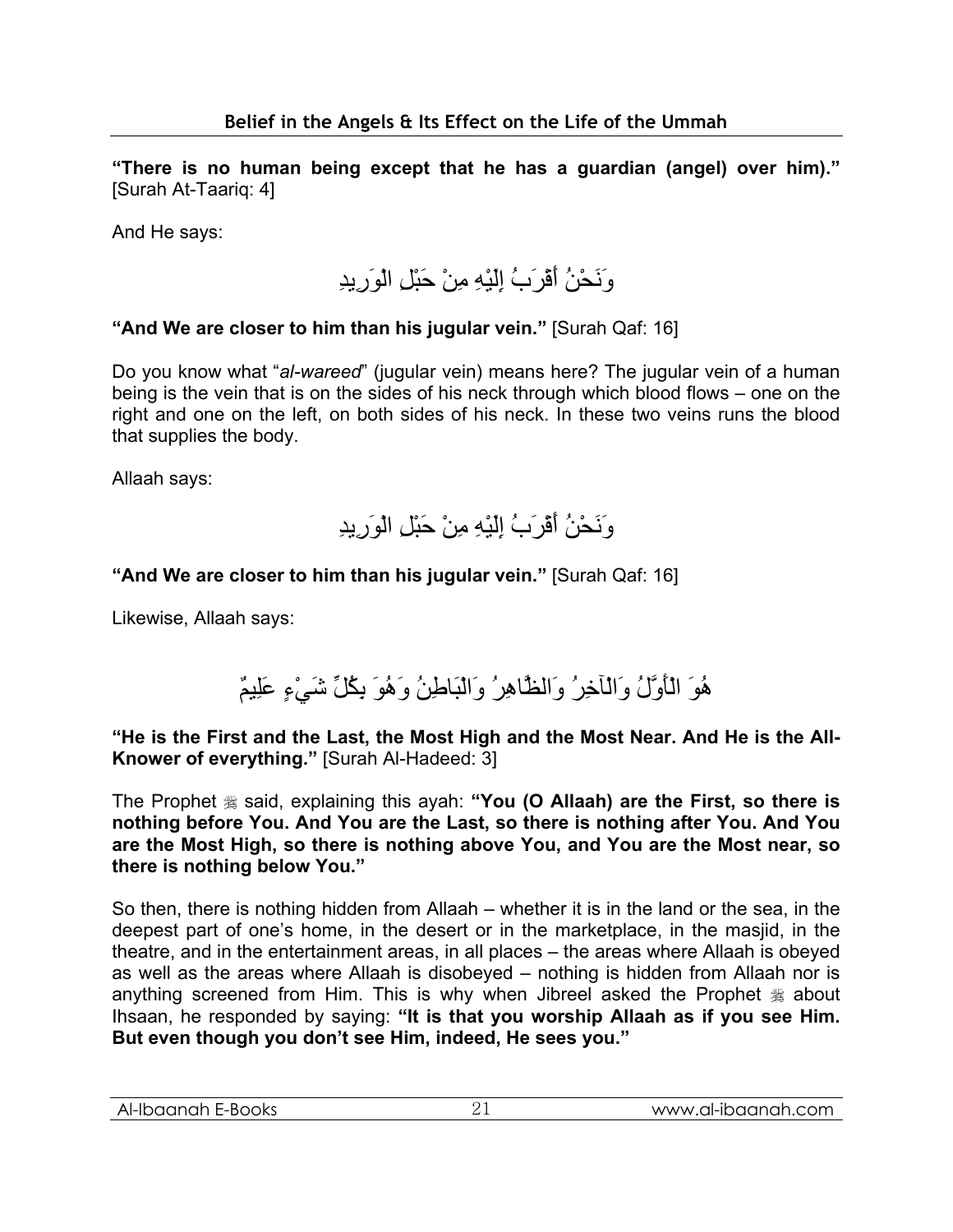So a person must realize and be cognizant of the fact that he has angels with him and that Allaah says:

> وَنَحْنُ أَقْرَبُ إِلَيْهِ مِنْ حَبْلِ الْوَرِيد . إِذْ يَتَلَقَّى الْمُتَلَقِّيَانِ عَنِ الْيَمِينِ وَعَنِ الشِّمَالِ قَعِيدٌ . مَا يَلْفِظُ مِن قَوْلٍ إِلَّا لَدَيْهِ رَقِيبٌ عَتِيدٌ

**"And We are closer to him than his jugular vein. When the two receivers receive (i.e. record his deeds) from his right side and his left side, sitting. Not a word does he utter, except that there is a watcher by him ready (to record it)."** [Surah Qaaf: 16-18]

And Allaah says:

أَمْ يَحْسَبُونَ أَنَّا لَا نَسْمَعُ سِرَّهُمْ وَنَجْوَاهُم بَلَى وَرُسُلُنَا لَدَيْهِمْ يَكْتُبُونَ

**"Or do they think that We don't hear their secrets and private counsels? Of course (We do), and Our messengers are with them recording (their statements and actions)."** [Surah Az-Zukhruf: 80]

**"Our messengers"** here refers to the angels. So Allaah hears the secrets and private counsels, and the angels record it. This is from the effects of believing in the angels.

#### **Mentioning the Angels is for the purpose of Loving Them:**

Mention of the angels is not just for the sake of knowing something, as one would read history and other subjects. Rather, we only mention the angels in order that we may be prepared and cautious of them recording something from us, which we will be held accountable for before Allaah. Rather, we mention them for the purpose of loving them since Allaah, the Most High, loves them. We love them because they are the most obedient of creatures to Allaah, as He says:

آِرَامٍ بَرَرَةٍ

### **"Honorable and obedient."** [Surah 'Abasa: 16]

What is important is that we acknowledge the magnitude and the status of the angels and that we love them because Allaah loves them. As for the one who holds enmity towards the angels and loathes them, then Allaah is indeed an enemy to him. And whoever Allaah takes as an enemy, he will not be able to endure and he will not be in a good state.

| Al-Ibaanah<br>E-Books | al-ibaanah.com.'<br><b>WAWA</b> |
|-----------------------|---------------------------------|
|                       |                                 |